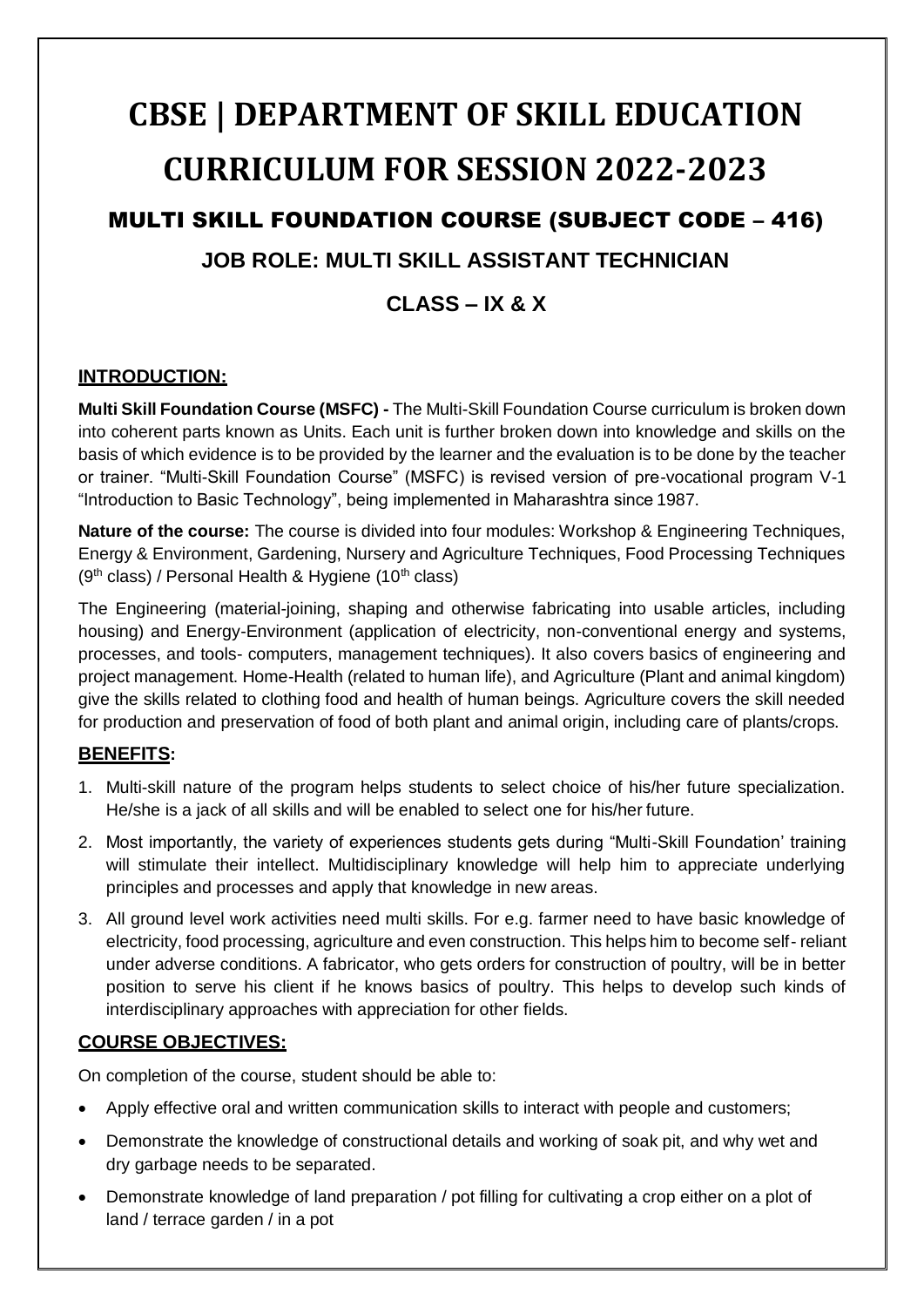- Select healthy seeds for sowing; demonstrate the knowledge of basic seeds treatment.
- Demonstrate growing of one vegetable crop on a small plot / kitchen garden / terrace garden.
- Understand different breeds of animals indigenous and breed variety.
- Determine age of the animal and their feed requirements.
- Demonstrate ability to estimate feed requirement, yield of the animal and its well-being (for any common animal/pet in the local area e.g. sheep, goat, poultry bird, cow/buffalo)
- Demonstrate soldering of basic electronics components using soldering iron.
- Maintenance of lead acid batteries, measuring its specific gravity.
- To demonstrate understanding of electricity consumption of various household electric fittings and kitchen equipment's and calculate monthly electricity unit's usage by a family.
- Demonstrate knowledge of electricity saving measures
- Demonstrate measurement capability using different measuring instruments such as meter tape, Vernier Calliper, and screw Gauge. Able to measure different jobs in the surrounding environment viz. furniture, building dimensions etc.
- Identify tools and equipment used in the Engineering workshop section.
- Demonstrate safe use and application of workshop tools and equipment.
- Install simple pipe line connection using PVC pipes, connectors and other plumbing accessories;
- Identify various tools and equipment required in the section and their usage.
- Demonstrate the understanding of safety measures required to be taken while using electrical and electronic tools and equipment.
- Perform various types of joints for joining electrical wires.
- Demonstrate basic knowledge of cooking and baking using a recipe with basic kitchen equipment.
- Demonstrate the knowledge of preserving foods using simple preservation techniques.
- Demonstrate and maintain personal hygiene& hygiene of cooking area
- Demonstrate safety measures to be observed in the kitchen.
- Understand concept of calories, calories in the locally available food, calories requirement of an adult and child.
- To be able to use & maintain different stoves viz. wick / pressure stove / LPG / smokeless Chula

#### **CURRICULUM:**

This course is a planned sequence of instructions consisting of Units meant for developing employability and Skills competencies of students of Class IX and X opting for Skills subject along with other subjects.

**The unit-wise distribution of hours and marks for Class 9 & 10 is as follows:**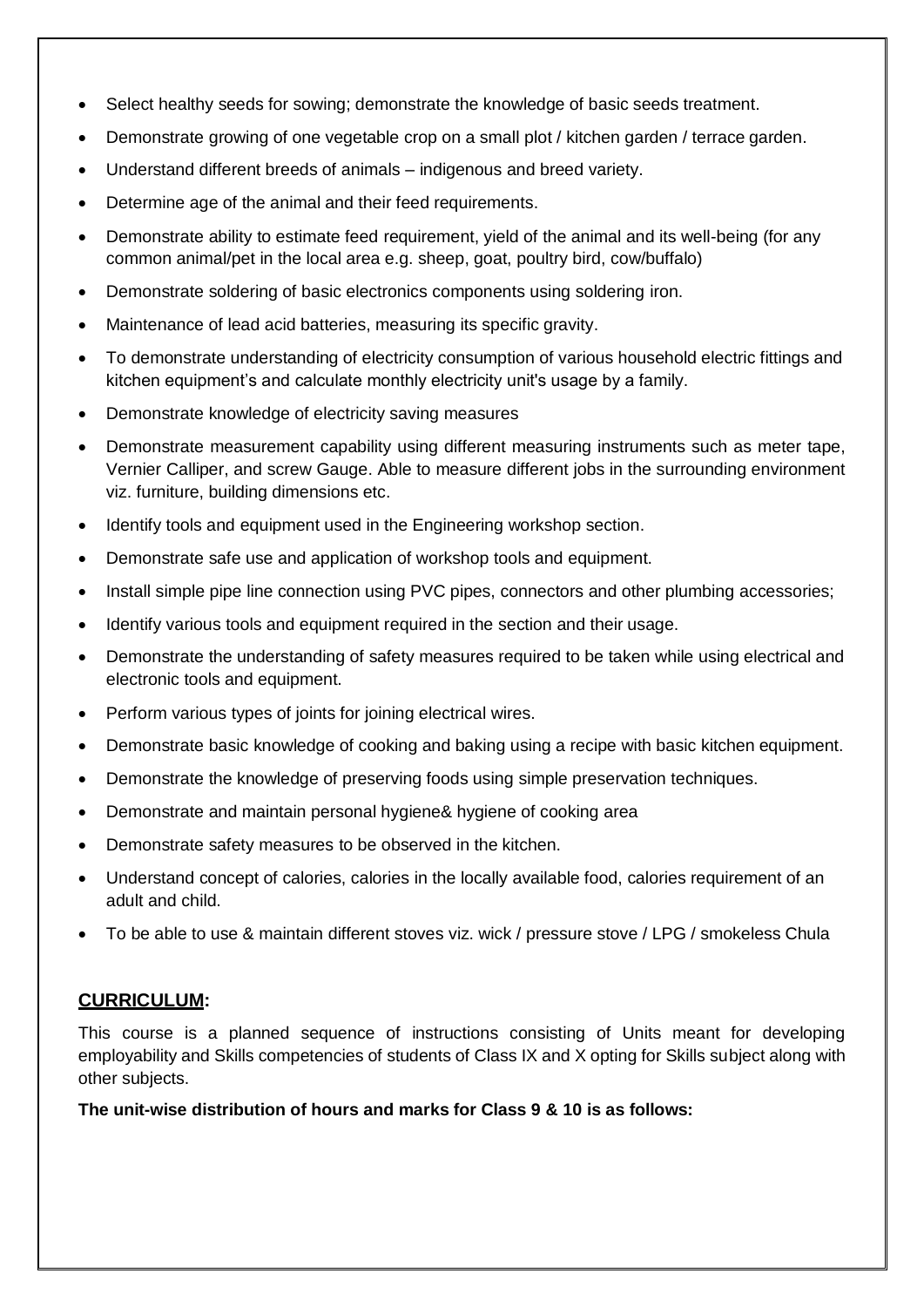## MULTI SKILL FOUNDATION COURSE (SUBJECT CODE - 416) CLASS – IX (SESSION 2022-2023)

**Total Marks: 100 (Theory-50 + Practical-50)**

|                            | <b>UNITS</b>                                                  |                             | <b>NO. OF HOURS</b><br>for Theory and<br><b>Practical 200</b> | <b>MAX. MARKS</b><br>for Theory and<br><b>Practical</b><br>100 |
|----------------------------|---------------------------------------------------------------|-----------------------------|---------------------------------------------------------------|----------------------------------------------------------------|
|                            | <b>Employability Skills</b>                                   |                             |                                                               |                                                                |
|                            | Unit 1: Communication Skills-I                                |                             | 10                                                            | $\overline{2}$                                                 |
| ⋖                          | Unit 2: Self-Management Skills-I                              |                             | 10                                                            | $\overline{2}$                                                 |
| Part.                      | Unit 3 : ICT Skills-I                                         |                             | 10                                                            | $\overline{2}$                                                 |
|                            | Unit 4 : Entrepreneurial Skills-I                             |                             | 15                                                            | $\overline{2}$                                                 |
|                            | Unit 5 : Green Skills-I                                       |                             | 05                                                            | $\overline{2}$                                                 |
|                            | <b>Total</b>                                                  |                             | 50                                                            | 10                                                             |
|                            | <b>Subject Specific Skills</b>                                | <b>Theory</b><br>(In Hours) | <b>Practical</b><br>(In Hours)                                | <b>Marks</b>                                                   |
| <u>ന</u>                   | Unit 1: Workshop and Engineering<br><b>Techniques</b>         | 20                          | 10                                                            |                                                                |
| Part                       | Unit 2: Energy and Environment                                | 30                          | 20                                                            |                                                                |
|                            | Unit 3: Gardening, Nursery &<br><b>Agriculture Techniques</b> | 15                          | 10                                                            | 20                                                             |
|                            | Unit 4: Food Processing Techniques                            | 15                          | 10                                                            |                                                                |
|                            | <b>Total</b>                                                  | 90                          | 50                                                            | 40                                                             |
|                            | <b>Practical Work</b>                                         |                             |                                                               |                                                                |
|                            | <b>Practical Examination</b>                                  |                             |                                                               | 15                                                             |
|                            | Project                                                       |                             |                                                               | 15                                                             |
| $\tilde{\bm{\omega}}$<br>൨ | Viva Voce                                                     |                             |                                                               | 10                                                             |
|                            | <b>Total</b>                                                  |                             |                                                               | 40                                                             |
| <b>△</b>                   | <b>Student Portfolio</b>                                      |                             |                                                               |                                                                |
| Part                       | <b>Practical File/ Student Portfolio</b>                      |                             | 10                                                            | 10                                                             |
|                            | <b>Total</b>                                                  |                             |                                                               | 10                                                             |
|                            | <b>GRAND TOTAL</b>                                            |                             | 200                                                           | 100                                                            |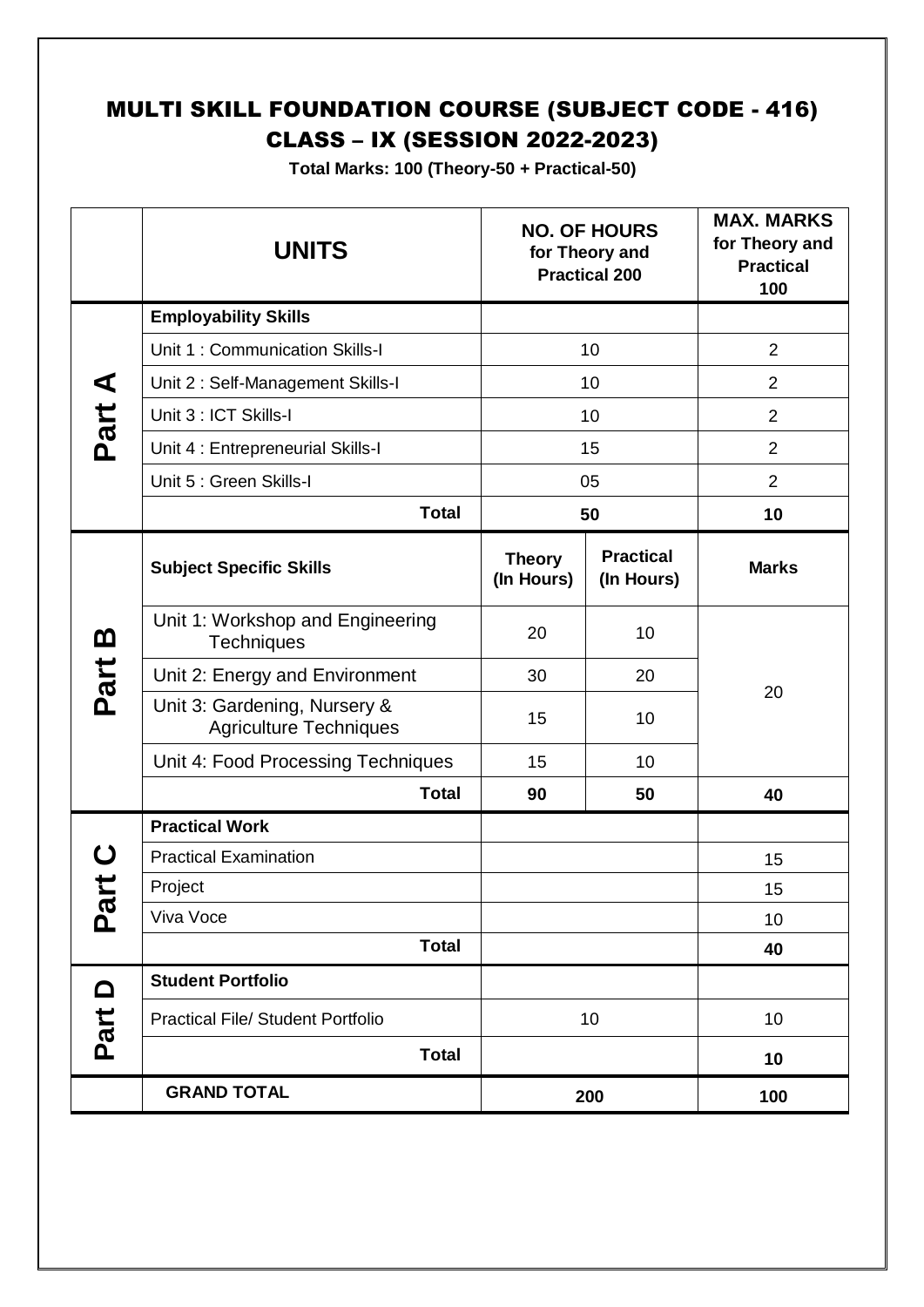## **DETAILED CURRICULUM/TOPICS FOR CLASS IX:**

## **Part-A: EMPLOYABILITY SKILLS**

| <b>S. No.</b> | <b>Units</b>                                                    | <b>Duration in Hours</b> |
|---------------|-----------------------------------------------------------------|--------------------------|
| 1.            | Unit 1: Communication Skills-I                                  | 10                       |
| 2.            | Unit 2: Self-management Skills-I                                | 10                       |
| 3.            | Unit 3: Basic Information and Communication Technology Skills-I | 10                       |
| 4.            | Unit 4: Entrepreneurial Skills-I                                | 15                       |
| 5.            | Unit 5: Green Skills-I                                          | 05                       |
|               | ΤΟΤΑL                                                           | 50                       |

#### **NOTE: Detailed Curriculum/ Topics to be covered under Part A: Employability Skills can be downloaded from CBSE website**.

## **Part-B – SUBJECT SPECIFIC SKILLS**

- Unit 1: Workshop and Engineering Techniques
- Unit 2: Energy and Environment
- Unit 3: Gardening, Nursery & Agriculture Techniques
- Unit 4: Food Processing Techniques

## **UNIT 1 – WORKSHOP & ENGINEERING SECTION**

| <b>LEARNING OUTCOMES</b>                                                                                                     | <b>THEORY</b>                                                                                                                                                                                                                                   | <b>PRACTICAL</b>                                                                                                                                                                                            |
|------------------------------------------------------------------------------------------------------------------------------|-------------------------------------------------------------------------------------------------------------------------------------------------------------------------------------------------------------------------------------------------|-------------------------------------------------------------------------------------------------------------------------------------------------------------------------------------------------------------|
| 1. Carry out measurement<br>using instruments such as<br>meter tape, Vernier caliper,<br>and screw gauge, spring<br>balance. | 1. Describe the reason of<br>selecting particular<br>measuring instrument<br>for certain task.                                                                                                                                                  | 1. Selection of measuring instrument<br>for given task.<br>2. To read the reading properly.                                                                                                                 |
| 2. Recognize basic workshop<br>tools and equipment and<br>demonstrate their safe use                                         | 1. Describe the main<br>features and purpose of<br>workshop tools and<br>equipment like screw<br>driver, hammer, chisel,<br>saw, spanners, wrench,<br>etc.<br>2. Describe the safety<br>precautions to be<br>followed while using the<br>tools. | 1. Identification of workshop tools and<br>equipment like screw driver,<br>hammer, chisel, saw, spanners, etc.<br>2. Demonstration of safety gadgets<br>3. Cleanliness of the work area before<br>and after |
| 3. Prepare a simple wooden<br>object like pad for writing/<br>newspaper holder, display                                      | 1. Describe advantages<br>and disadvantages of<br>Wood                                                                                                                                                                                          | 1. Demonstrate the Marking of job<br>2. Demonstrate and perform the<br>Sharpening of tools                                                                                                                  |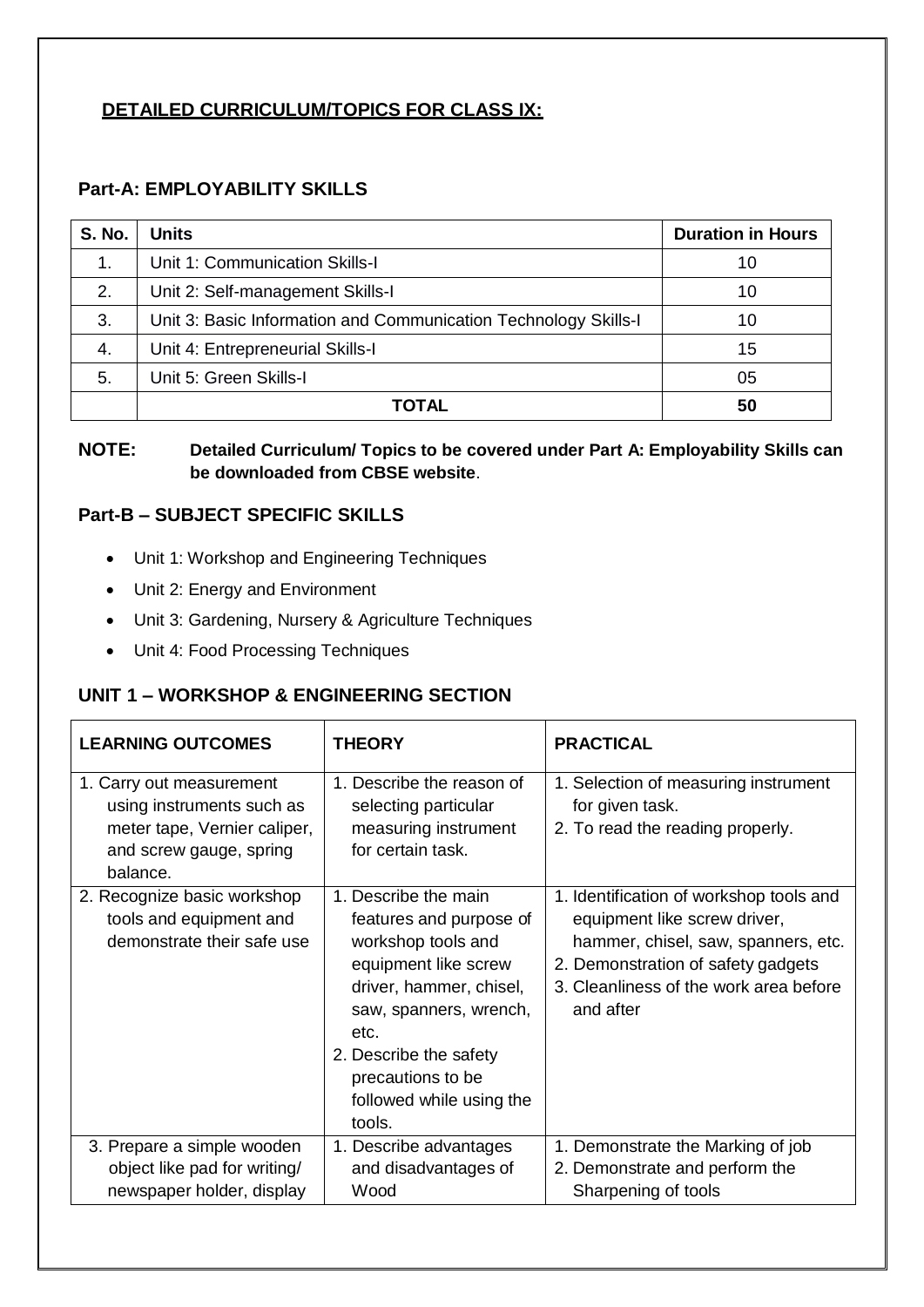| <b>LEARNING OUTCOMES</b>                                                                                                                                                                               | <b>THEORY</b>                                                                                                                                                  | <b>PRACTICAL</b>                                                                                                                                                                                                                                                                                                                                                                                                                                                                                                                                                                                                                                                                                                 |
|--------------------------------------------------------------------------------------------------------------------------------------------------------------------------------------------------------|----------------------------------------------------------------------------------------------------------------------------------------------------------------|------------------------------------------------------------------------------------------------------------------------------------------------------------------------------------------------------------------------------------------------------------------------------------------------------------------------------------------------------------------------------------------------------------------------------------------------------------------------------------------------------------------------------------------------------------------------------------------------------------------------------------------------------------------------------------------------------------------|
| board, stool, electric board<br>etc.                                                                                                                                                                   | 2. Describe methods to<br>prevent pest attack on<br>wood                                                                                                       | 3. Demonstrate and perform Drilling<br>hole in wood/plywood<br>4. Demonstrate and perform Fixing<br>sun mica on plywood surface<br>5. Demonstrate and perform Finishing<br>and polishing                                                                                                                                                                                                                                                                                                                                                                                                                                                                                                                         |
| 4. Prepare a "Garbage<br>Scoop" or "GI Sheet Box"<br>(or any other article of need<br>viz funnel, electric meter<br>box, rain gauge) with GI<br>sheet using soldering<br>method                        | Describe safety<br>precautions to be<br>followed while preparing<br>the article                                                                                | 1. Demonstrate and perform the article<br>with given GI sheet according to<br>given drawing/dimension using<br>soldering method and following the<br>relevant safety precautions<br>2. Draw a flow chart of this activity.                                                                                                                                                                                                                                                                                                                                                                                                                                                                                       |
| 5. Carry out drilling of MS flat,<br>Threading and tapping on a<br>MS rod.                                                                                                                             | 1. Describe use of thread<br>2. Describe safety<br>precautions to be<br>followed while drilling.                                                               | 1. Perform Filing of rod and flat<br>2. Demonstrate and perform Carry of<br>Marking for Drilling<br>3. Selection of appropriate tap, die<br>and drill<br>4. Perform threading and tapping                                                                                                                                                                                                                                                                                                                                                                                                                                                                                                                        |
| 6. Make any one of the<br>following objects: Shoe<br>stand, Candle stand,<br>Hanger, Garbage collector,<br>Tin box, Bangle stand<br>using T-fillet joint, Open<br>corner joint, Single V-butt<br>joint | 1. Describe safety<br>precautions for making<br>object<br>2. Describe the various<br>types of material that<br>can be used for making<br>objects               | 1. Demonstrate and perform the<br>design and drawing for the object<br>2. Perform the necessary<br>measurement and marking as per<br>the specifications<br>3. Students will observe & describe<br>the process of welding carried out<br>by the trainer for making the object<br>as per the design & specification.<br>(Students are not expected to<br>carry out the process of welding<br>but only observe by following due<br>safety precautions)<br>4. Perform and Follow safety<br>precautions<br>5. Demonstrate the use of personal<br>protective clothing and equipment<br>6. Perform cleaning the work area<br>before and after the task<br>7. Perform calculation of the cost of<br>the article prepared |
| 7. Identify building materials<br>and describe their uses.<br>Also identify tools required<br>in construction work                                                                                     | 1. Describe various type of<br>building materials and<br>its applications (like<br>iron, wood, aluminum,<br>cement, sand, concrete,<br>granite, marble, paint, | 1. Identification of various types of<br>building materials                                                                                                                                                                                                                                                                                                                                                                                                                                                                                                                                                                                                                                                      |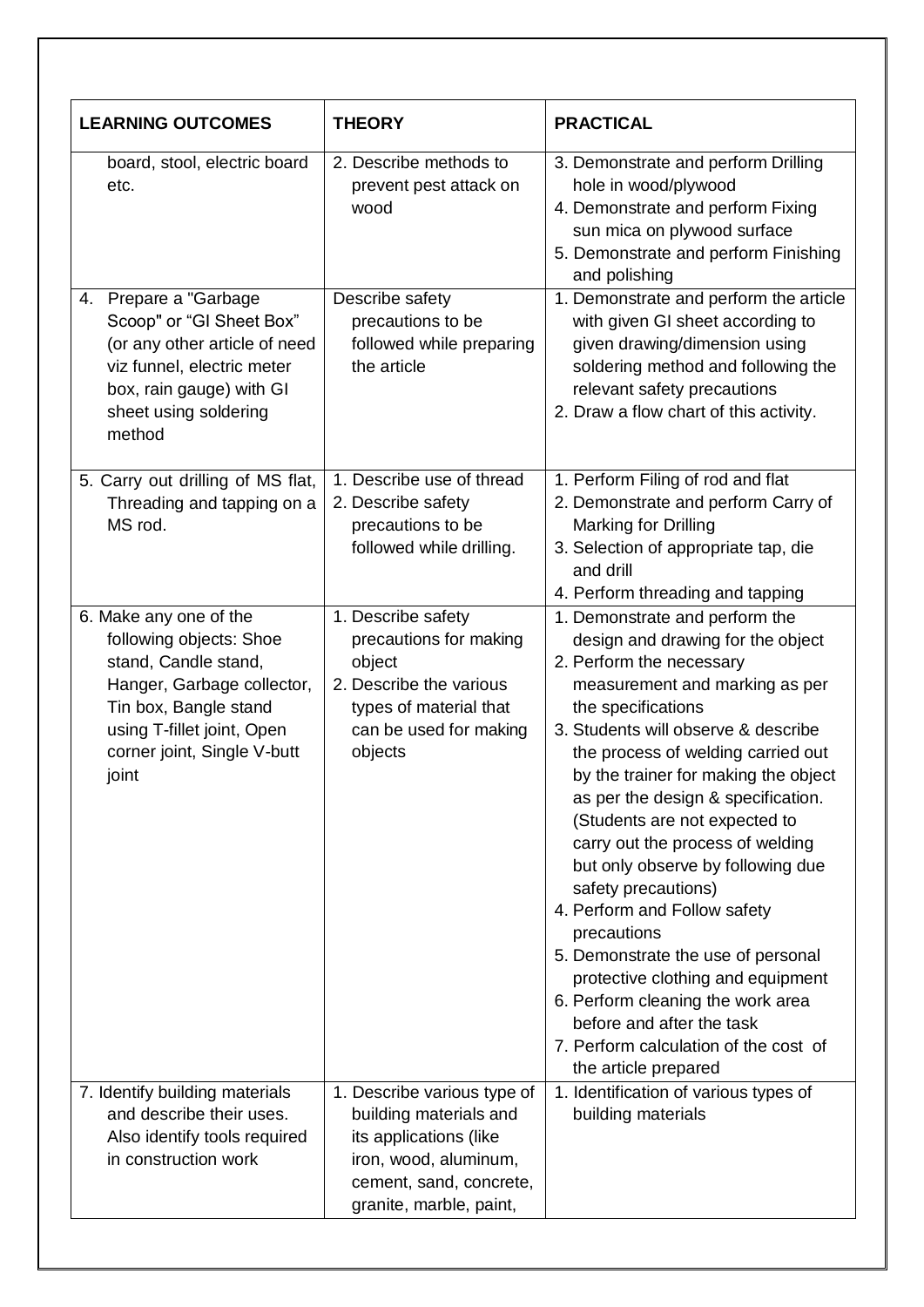| <b>LEARNING OUTCOMES</b>                                                                                           | <b>THEORY</b>                                                                                                                                                                                                              | <b>PRACTICAL</b>                                                                                                                                                                                                                                                                                                                                                                        |
|--------------------------------------------------------------------------------------------------------------------|----------------------------------------------------------------------------------------------------------------------------------------------------------------------------------------------------------------------------|-----------------------------------------------------------------------------------------------------------------------------------------------------------------------------------------------------------------------------------------------------------------------------------------------------------------------------------------------------------------------------------------|
|                                                                                                                    | chemicals, stone,<br>cement composites,<br>glass, plastics etc.)<br>2. Identify various types of<br>construction tools and<br>equipment and their<br>purpose.                                                              |                                                                                                                                                                                                                                                                                                                                                                                         |
| 8. Identify the various types of<br>walls                                                                          | 1. Describe the chief<br>characteristics of<br>various types of walls<br>(partition walls, exterior<br>boundary walls,<br>separation walls,<br>retaining walls, shared<br>walls, portable walls, dry<br>stone walls, etc.) | 1. Identification of different types of<br>wall (building walls, exterior<br>boundary walls and retaining walls)                                                                                                                                                                                                                                                                        |
| 9. Arrange bricks in different<br>types of bond                                                                    | 1. Describe different types<br>of bond and their<br>application<br>2. Describe safety<br>precautions while<br>handling and laying of<br>the brick                                                                          | 1. Demonstration to arrange bricks in<br>different bonds (Stretcher bond,<br>English bond, Flemish bond,<br>Header bond, Stack bond). The<br>bricks are arranged in the required<br>formation uniformly for each of the<br>bond up to 1 meter<br>2. Perform task of laying brick with<br>mortar<br>3. Demonstrate and perform the use<br>of spirit level, water tube and plumb<br>bomb. |
| 10. Make a simple pipe line by<br>using plumbing<br>accessories. Make sure<br>that there is at least one<br>joint. | 1. Describe safety<br>precautions while using<br>piping material<br>2. Describe various<br>components of<br>plumbing accessories<br>such as elbow bend,<br>coupling, cock, primer,<br>connector, etc.                      | 1. Demonstrate and perform the<br>process Cut PVC pipe with a hand<br>saw<br>2. Perform the process to join PVC<br>pipes with a connector & solution                                                                                                                                                                                                                                    |

## **UNIT 2 – ENERGY & ENVIRONMENT SECTION**

| <b>LEARNING OUTCOMES</b>     | <b>THEORY</b>              | <b>PRACTICAL</b>                      |
|------------------------------|----------------------------|---------------------------------------|
| 1. Identify electrical tools | 1. Read the symbols and    | 1. Perform match the symbols and      |
| and equipment, their         | describe their usage       | description                           |
| usage and the safety         | 2. Describe the purpose of | 2. Identification of various types of |
| measures to be taken         | symbols.                   | electrical tools and equipment.       |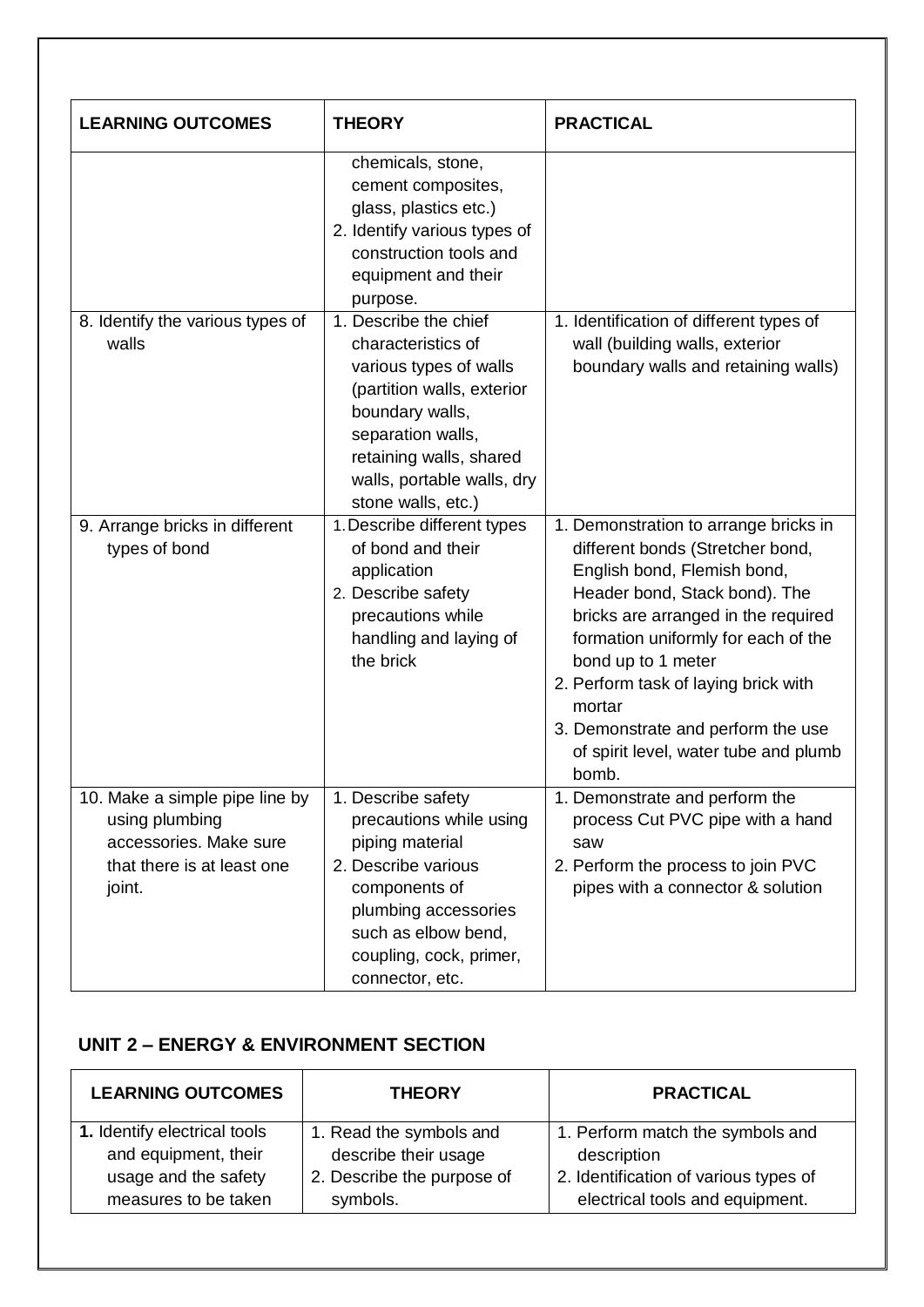| <b>LEARNING OUTCOMES</b>                                                                                                                                                                                       | <b>THEORY</b>                                                                                                                                                                                                                                                                                                                                                         | <b>PRACTICAL</b>                                                                                                                                                                                                                                                                                                                                                                                                                                                                                                                                              |
|----------------------------------------------------------------------------------------------------------------------------------------------------------------------------------------------------------------|-----------------------------------------------------------------------------------------------------------------------------------------------------------------------------------------------------------------------------------------------------------------------------------------------------------------------------------------------------------------------|---------------------------------------------------------------------------------------------------------------------------------------------------------------------------------------------------------------------------------------------------------------------------------------------------------------------------------------------------------------------------------------------------------------------------------------------------------------------------------------------------------------------------------------------------------------|
| while using them                                                                                                                                                                                               | 3. Describe health and safety<br>risks and procedures<br>involved in the use of<br>electrical tools, equipment<br>and materials                                                                                                                                                                                                                                       | 3. Follows the manufacture's<br>instruction for use. Clean the work<br>area before and after the task                                                                                                                                                                                                                                                                                                                                                                                                                                                         |
| 2. Identify the various<br>types of wire, cable and<br>switches<br>3. Demonstrate the use of<br>Standard/ American wire<br>gauge<br>4. Perform various types of<br>joints used for joining<br>electrical wires | 1. State the purpose of<br>different types of wire,<br>cable and switches.<br>1. Describe the use of<br>Standard/ American wire<br>Gauge<br>1. Recognize the type of joints<br>2. Describe the purpose of<br>using the following types of<br>joint:<br><b>Simple Twist Joint</b><br><b>Straight Joint</b><br>$\bullet$                                                | 1. Perform identification process to<br>different types of wire, cable and<br>switches.<br>1. Demonstrate the use of wire gauge<br>for measuring the diameter of the<br>wire<br>1. Demonstrate the use of wire<br>stripping hand tools for stripping<br>wire<br>2. Demonstrate knife stripping of wire<br>3. Demonstrate the following for<br>joining electrical wires:<br>Simple Twist Joint<br>$\bullet$<br><b>Straight Joint</b><br>4. Demonstrate the use of plastic<br>electrical tape<br>5. Perform cleaning the work area<br>before and after the task |
| 5. Prepare a simple<br>electrical circuit                                                                                                                                                                      | 1. Explain the meaning of<br>various terms used in<br>simple circuit such as<br>electrical potential<br>difference/ voltage,<br>conductive path, electrical<br>resistance potential<br>difference, transistor,<br>conventional current, direct<br>current, capacitor,<br>attractive current, ohm's<br>law, ohm's etc.<br>2. Describe the purpose of<br>simple circuit | 1. Prepare the diagram of a simple<br>electrical circuit<br>2. Prepare a simple electrical circuit<br>for operating one lamp by one<br>switch and 2 lamps by two<br>switches.<br>3. Perform process to connect two or<br>more lamps in a series (without live<br>connection)<br>4. Demonstrate and perform the<br>process to connect two or more<br>lamps in parallel (without live<br>connection)                                                                                                                                                            |
| 6. Demonstrate staircase<br>wiring                                                                                                                                                                             | 1. Describe the factors to be<br>considered for planning<br>and executing staircase<br>wiring<br>2. Identify the tools and<br>materials to be used for<br>staircase wiring                                                                                                                                                                                            | 1. Draw a diagram of the circuit for<br>staircase wiring method<br>2. Demonstrate staircase wiring<br>(without live connection)                                                                                                                                                                                                                                                                                                                                                                                                                               |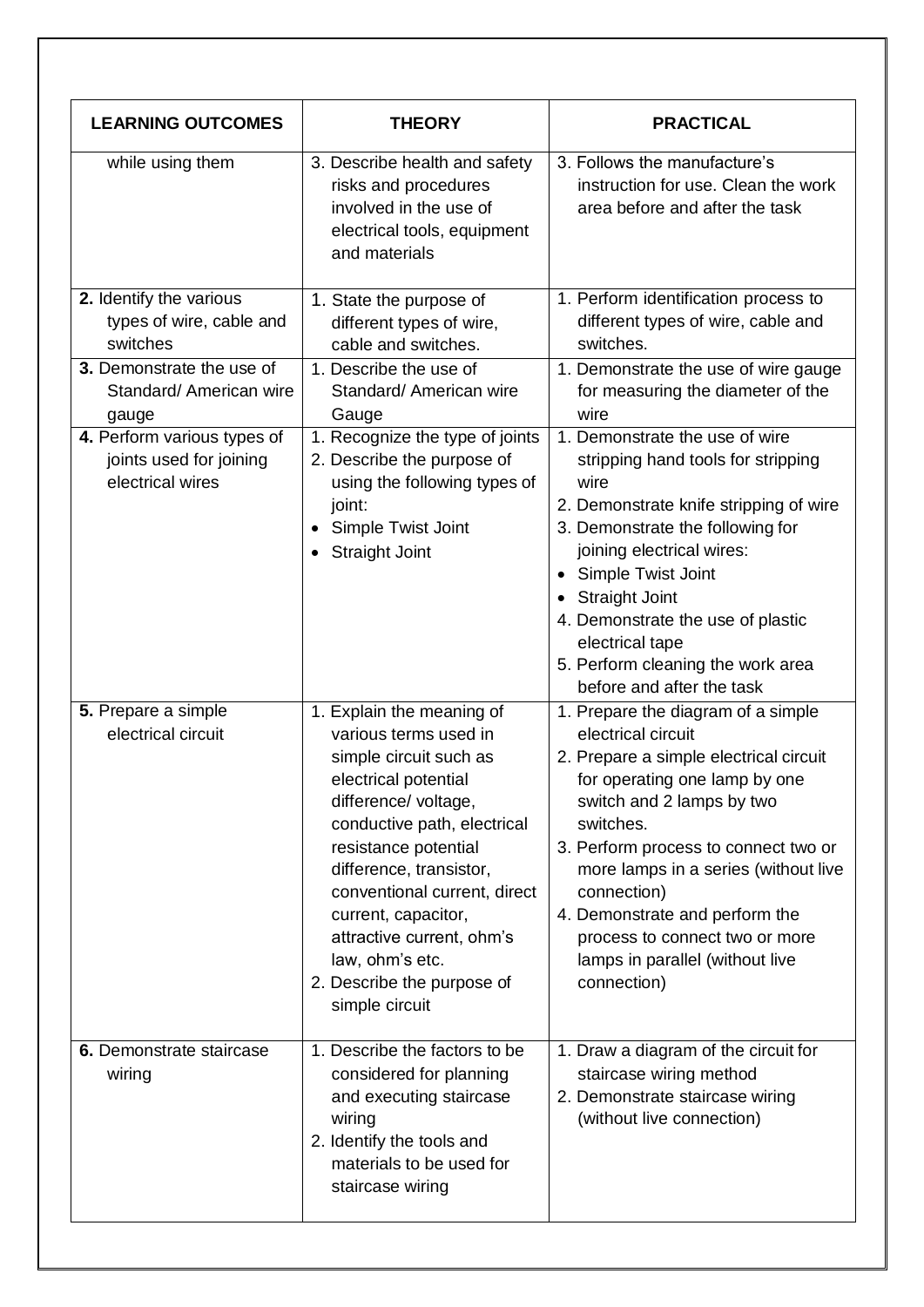| <b>LEARNING OUTCOMES</b>                                                                                                                                                                                                                        | <b>THEORY</b>                                                                                                                                                                                       | <b>PRACTICAL</b>                                                                                                                                                                               |
|-------------------------------------------------------------------------------------------------------------------------------------------------------------------------------------------------------------------------------------------------|-----------------------------------------------------------------------------------------------------------------------------------------------------------------------------------------------------|------------------------------------------------------------------------------------------------------------------------------------------------------------------------------------------------|
| 7. Demonstrate godown<br>wiring                                                                                                                                                                                                                 | 1. Describe the factors to be<br>considered for planning<br>and executing godown<br>wiring<br>2. Identify the tools and<br>materials to be used for<br>staircase wiring                             | 1. Draw a diagram of the circuit for<br>godown wiring method<br>2. Demonstrate godown wiring<br>method<br>3. Use the resources economically,<br>safely and for intended purpose<br>only        |
| 8. Demonstrate earthing                                                                                                                                                                                                                         | 1. Explain the purpose of<br>earthing<br>2. Describe the materials<br>used for earthing<br>3. Describe the precautions to<br>be taken while earthing<br>4. Describe the meaning of<br>good earthing | 1. Identify the materials used in<br>earthing<br>2. Draw a diagram for earthing<br>3. Demonstrate earthing installation<br>by using appropriate materials and<br>tools                         |
| 9. Demonstrate fuse fitting                                                                                                                                                                                                                     | 1. Determine principle of fuse<br>tripping<br>2. Describe different types of<br>fuse wires                                                                                                          | 1. Demonstrate the use of different<br>fuse wires                                                                                                                                              |
| 10. Recognize the main<br>features of Miniature<br>Circuit Breaker (MCB)                                                                                                                                                                        | Describe the purpose of MCB<br>2. Describe the main features<br>of MCB<br>3. Describe safety factors<br>involved in MCB                                                                             | 1. Demonstrate with explanation on<br>the structure and working of MCB                                                                                                                         |
| 11. Demonstrate soldering<br>of basic electronics<br>components using<br>soldering iron                                                                                                                                                         | 1. Described purpose of<br>soldering<br>2. Describe safely factors<br>involved in soldering<br>3. Describe qualities of good<br>soldering joint                                                     | Perform recognition of basic<br>electronic component resistance,<br>diode, transistors, and capacitors.<br>1. Demonstrate soldering of basic<br>electronics components using<br>soldering iron |
| 12. Maintain lead acid<br>batteries, Measuring its<br>specific gravity                                                                                                                                                                          | 1. Describe various types of<br>batteries and its<br>comparison<br>2. Describe what is "specific<br>gravity" and why is it<br>important?                                                            | 1. Demonstrate maintenance of lead<br>battery and measuring of specific<br>gravity                                                                                                             |
| 13. Calculate monthly<br>electricity unit<br>consumption of a family<br>using combination of<br>lighting and kitchen<br>equipment (blub, tubes,<br>mixer, water heater etc.)<br>14. Demonstrate knowledge<br>of electricity saving<br>measures. | 1. Describe the unit of<br>electricity and method to<br>measure the consumption                                                                                                                     | 1. Perform calculation of electricity bill<br>for a given the load                                                                                                                             |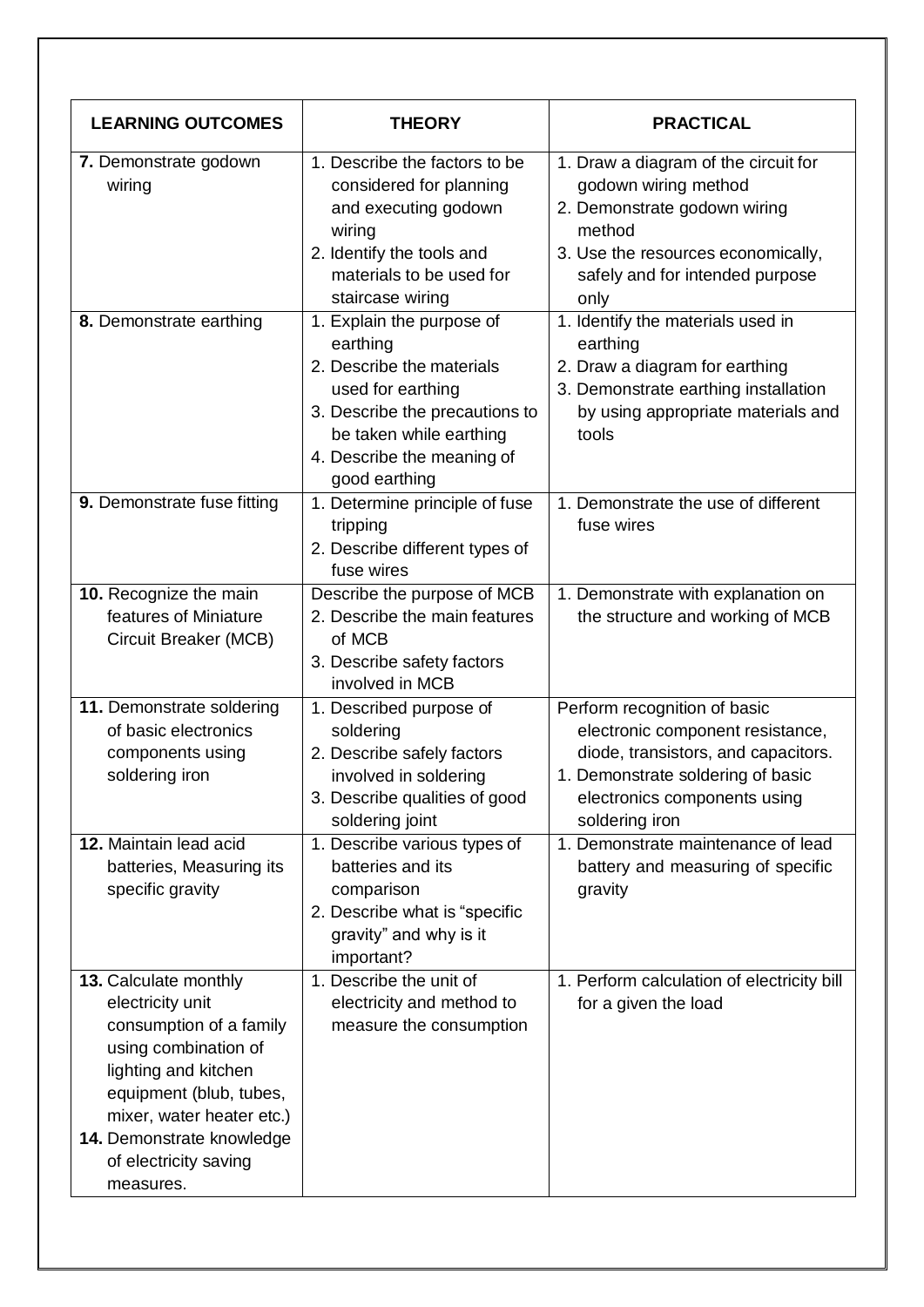| <b>LEARNING OUTCOMES</b>                                                                                                                              | <b>THEORY</b>                                                                                                                                                                                                                                                               | <b>PRACTICAL</b>                                                                                                                                                                                                               |
|-------------------------------------------------------------------------------------------------------------------------------------------------------|-----------------------------------------------------------------------------------------------------------------------------------------------------------------------------------------------------------------------------------------------------------------------------|--------------------------------------------------------------------------------------------------------------------------------------------------------------------------------------------------------------------------------|
| <b>15.</b> Describe the<br>advantages of different<br>lighting solutions.                                                                             | 1. Describe the different types<br>of lights, their advantages<br>and disadvantages.<br>2. Describe the benefits of<br>using LED bulb<br>3. Estimate the cost                                                                                                               | 1. Perform reading wattage of bulb.<br>2. Select appropriate solution for<br>required light.<br>3. Selecting appropriate                                                                                                       |
| 16. Recognize the various<br>features of and describe<br>the working principle of<br>soak pit                                                         | 1. Explain the purpose and<br>working principle of soak<br>pit<br>2. Describe advantages and<br>disadvantages of soak pit<br>3. Describe the applications of<br>soak pit                                                                                                    | 1. Demonstrate and draw a diagram<br>showing the various elements of<br>soak pit<br>2. Perform the preparation of a soak<br>pit                                                                                                |
| 17. Identify the various<br>types of garbage and<br>explain the general<br>procedures adopted for<br>disposal of garbage in<br>cities and rural areas | 1. Describe the various types<br>of garbage and methods<br>used for their disposal<br>2. Explain the purpose of<br>garbage separation and its<br>processing<br>3. State the various<br>precautions to be taken<br>when separating and<br>processing garbage for<br>Disposal | 1. Demonstrate the knowledge of<br>appropriate methods used for<br>disposal of different types of<br>garbage - biodegradable and non-<br>biodegradable, toxic materials,<br>infected materials, radioactive<br>materials, etc. |

## **UNIT 3 – GARDENING, NURSERY & AGRICULTURE TECHNIQUES (PART A)**

| <b>LEARNING OUTCOMES</b>                                                                                                                      | <b>THEORY</b>                                                                                                                  | <b>PRACTICAL</b>                                                                                                                                                                             |
|-----------------------------------------------------------------------------------------------------------------------------------------------|--------------------------------------------------------------------------------------------------------------------------------|----------------------------------------------------------------------------------------------------------------------------------------------------------------------------------------------|
| 1. To learn to prepare land, or<br>filling of pot<br>2. To learn to take one crop<br>using agriculture tools and<br>standard agri. practices. | 1. To describe steps taken<br>in taking one crop.<br>2. To describe principles<br>behind the basic<br>agricultural procedures. | 1. Perform the growing one crop and<br>do all tasks given below to achieve<br>agriculture produce.                                                                                           |
| <b>3.</b> Calculate the amount of<br>seed/plants for the area                                                                                 | 1. Describe the procedure<br>for calculating the<br>amount of seed/plant<br>material for an area                               | 1. Demonstrate the knowledge of<br>calculating the amount of seed<br>required for an area                                                                                                    |
| 4. Demonstrate to treating of<br>seeds with traditional<br>method/ biological agents/<br>chemicals/fertilizers                                | 1. Describe precautions to<br>be taken when selecting<br>seeds<br>2. Describe advantages of<br>seed treatment.                 | 1. Perform the selection of seed<br>treatment method for selected crop<br>using krishi Diary. Perform seed<br>surface treatment<br>2. Demonstrate to treat seeds with<br>recommended method. |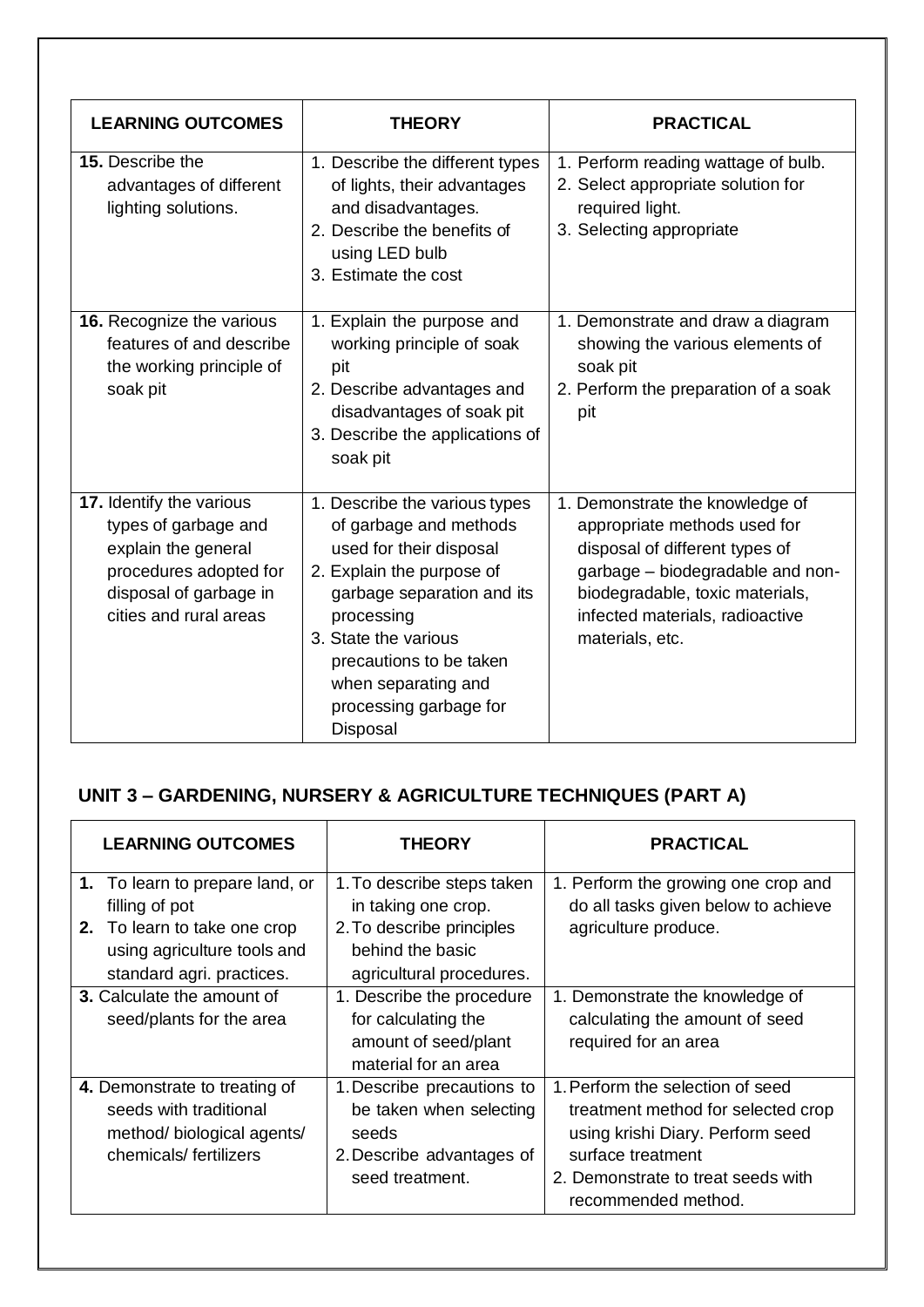| <b>LEARNING OUTCOMES</b>                                                                                            | <b>THEORY</b>                                                                                                                                         | <b>PRACTICAL</b>                                                                                                                                                                                     |
|---------------------------------------------------------------------------------------------------------------------|-------------------------------------------------------------------------------------------------------------------------------------------------------|------------------------------------------------------------------------------------------------------------------------------------------------------------------------------------------------------|
| 5. Perform planting of seeds<br>and intercultural operations<br>(weeding, fertilizer<br>application, mulching etc.) | 1. Describe the uses of<br>various tools and<br>equipment in<br>intercultural operations<br>(weeding, fertilizer<br>application, mulching<br>$etc.$ ) | 1. Demonstrate the use of various<br>tools and equipment in intercultural<br>operations (weeding, fertilizer<br>application, mulching etc.)                                                          |
| 6. Prepare vermin composting<br>and vermin wash                                                                     | 1. Describe use &<br>advantages of vermin<br>compost and vermin<br>wash.                                                                              | 1. Demonstrate preparing of bed for<br>Vermin composting.<br>2. Perform process to prepare bed for<br>preparing vermin wash.<br>3. Perform the use of vermin compost<br>and vermin wash in the plot. |
| 7. Prepare organic pesticide<br>formulation.                                                                        | 1. Describe procedure to<br>make organic pesticide<br>formulation.<br>2. Advantages of using<br>organic pesticide.                                    | 1. Demonstrate organic preparing<br>pesticide formulation.<br>2. Perform the process to apply them if<br>there is a problem.                                                                         |

## **UNIT 3 – GARDENING, NURSERY & AGRICULTURE TECHNIQUES (PART B)**

| <b>LEARNING OUTCOMES</b>                                              | <b>THEORY</b>                                                                                                                        | <b>PRACTICAL</b>                                                                                                                                                          |
|-----------------------------------------------------------------------|--------------------------------------------------------------------------------------------------------------------------------------|---------------------------------------------------------------------------------------------------------------------------------------------------------------------------|
| 1. Determine the age of<br>animals                                    | 1. Describe the methods<br>of determining age of<br>animals<br>2. Describe advantages of<br>knowing age of the<br>animal.            | 1. Process to determine the age of<br>farming and milking animals                                                                                                         |
| 2. Determine the weight of<br>animals to estimate feed<br>requirement | 1. Perform and describe<br>the method of<br>determining weight of<br>animals and estimating<br>feed requirement                      | 1. Process to determine weight of<br>animals by taking due precautions<br>2. Perform the calculation of fodder<br>requirement of animal from TDN in<br>different folder.  |
| 3. Understand different<br>diseases of domesticized<br>animals        | 1. Describe the different<br>types of diseases<br>observed in<br>domesticized animals<br>2. Methods of identification<br>of diseases | 1. Process to identify different types of<br>diseases.<br>2. Demonstrate methods of<br>identification of different<br>domesticated animals                                |
| 4. Determine ability to<br>estimate feed requirement<br>for animals   | 1. Describe the method of<br>determining the<br>quantity of feed<br>requirement of different<br>types of animals.                    | 1. Perform the calculation to estimate<br>feed requirement of an animal by<br>their age.<br>2. Perform the calculation to estimate<br>of feed requirement of an animal by |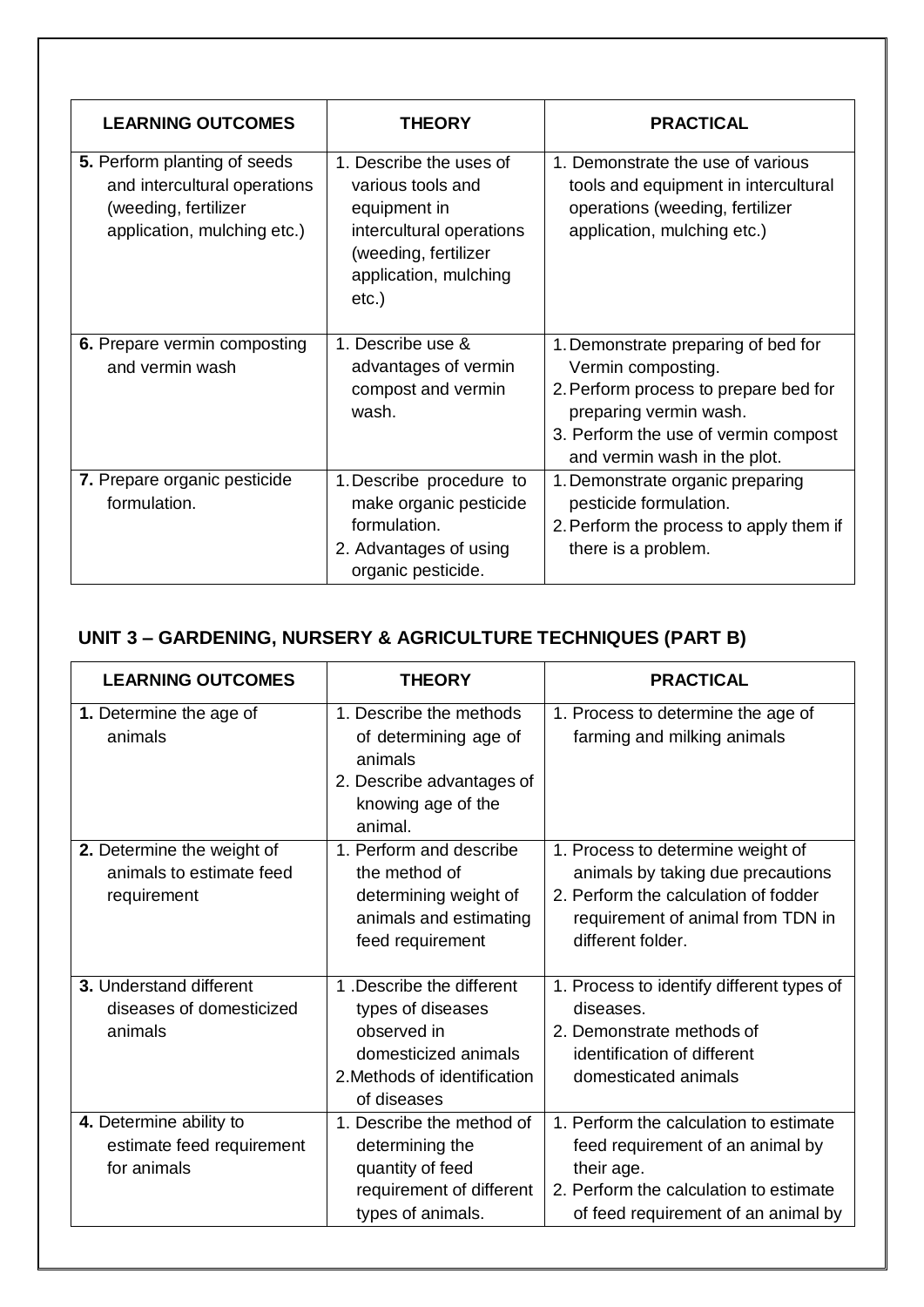| <b>LEARNING OUTCOMES</b>                                                     | <b>THEORY</b>                                                                                                                                                                                                                   | <b>PRACTICAL</b>                                                                                                                                                            |
|------------------------------------------------------------------------------|---------------------------------------------------------------------------------------------------------------------------------------------------------------------------------------------------------------------------------|-----------------------------------------------------------------------------------------------------------------------------------------------------------------------------|
|                                                                              | 2. Describe the different<br>types of feeds                                                                                                                                                                                     | their weight.<br>3. Perform the calculation to estimate<br>feed requirement of a milk giving<br>Animal                                                                      |
| 5. Determine yield of animal<br>and its well-being                           | 1. Describe the yield of<br>animal according to<br>geographical area<br>2. Describe different types<br>of domesticized<br>animals and their<br>importance.<br>3. Describe how to ensure<br>wellbeing of<br>domesticized animals | 1. Demonstrate method of determining<br>yield of domesticized animal                                                                                                        |
| 6. Determine costing of Milk<br>and milk products in a<br>household business | 1. Describe the process of<br>costing of milk and milk<br>products<br>2. Describe the difference<br>between household<br>business and<br>commercial<br>establishment                                                            | 1. Perform the calculation for cost of<br>milk<br>2. Perform the calculation for the cost<br>of different types of milk products<br>which can be produced in a<br>household |
| 7. Learn window / balcony<br>gardening                                       | 1. Describe the process of<br>window/balcony<br>gardening                                                                                                                                                                       | 1. Describe the process of<br>window/balcony gardening                                                                                                                      |

## **UNIT 4 – FOOD PROCESSING TECHNIQUES**

| <b>LEARNING OUTCOMES</b>                                                  | <b>THEORY</b>                                                                                                                                                                                                                                                                                                                                                                                           | <b>PRACTICAL</b>                                                                                                                                                                                                                                                                                                                             |
|---------------------------------------------------------------------------|---------------------------------------------------------------------------------------------------------------------------------------------------------------------------------------------------------------------------------------------------------------------------------------------------------------------------------------------------------------------------------------------------------|----------------------------------------------------------------------------------------------------------------------------------------------------------------------------------------------------------------------------------------------------------------------------------------------------------------------------------------------|
| 1. Able to prepare food items<br>using safe and appropriate<br>procedure. | 1. Describe various<br>methods of food<br>preservation (salting,<br>pickling, drying,<br>smoking, preserving in<br>brine water, etc.)<br>2. Describe principles<br>behind basic<br>preservation technique<br>viz. use of high or low<br>temperature, exclusion<br>of air, removal of<br>moisture, use of<br>preservatives, etc.<br>3. Describe importance of<br>maintaining hygiene in<br>cooking area. | A) Demonstrate making of following<br>food items as per the standard<br>procedures given in following rows<br>1. Chikki<br>2. Sauce<br>3. Jam and Jelly<br>4. Dried product, roasted product viz.<br>Papad, dried vegetables<br>5. Pickle<br>6. Biscuits<br>7. Popcorn<br>B) Perform the calculation for the<br>costing of these food items. |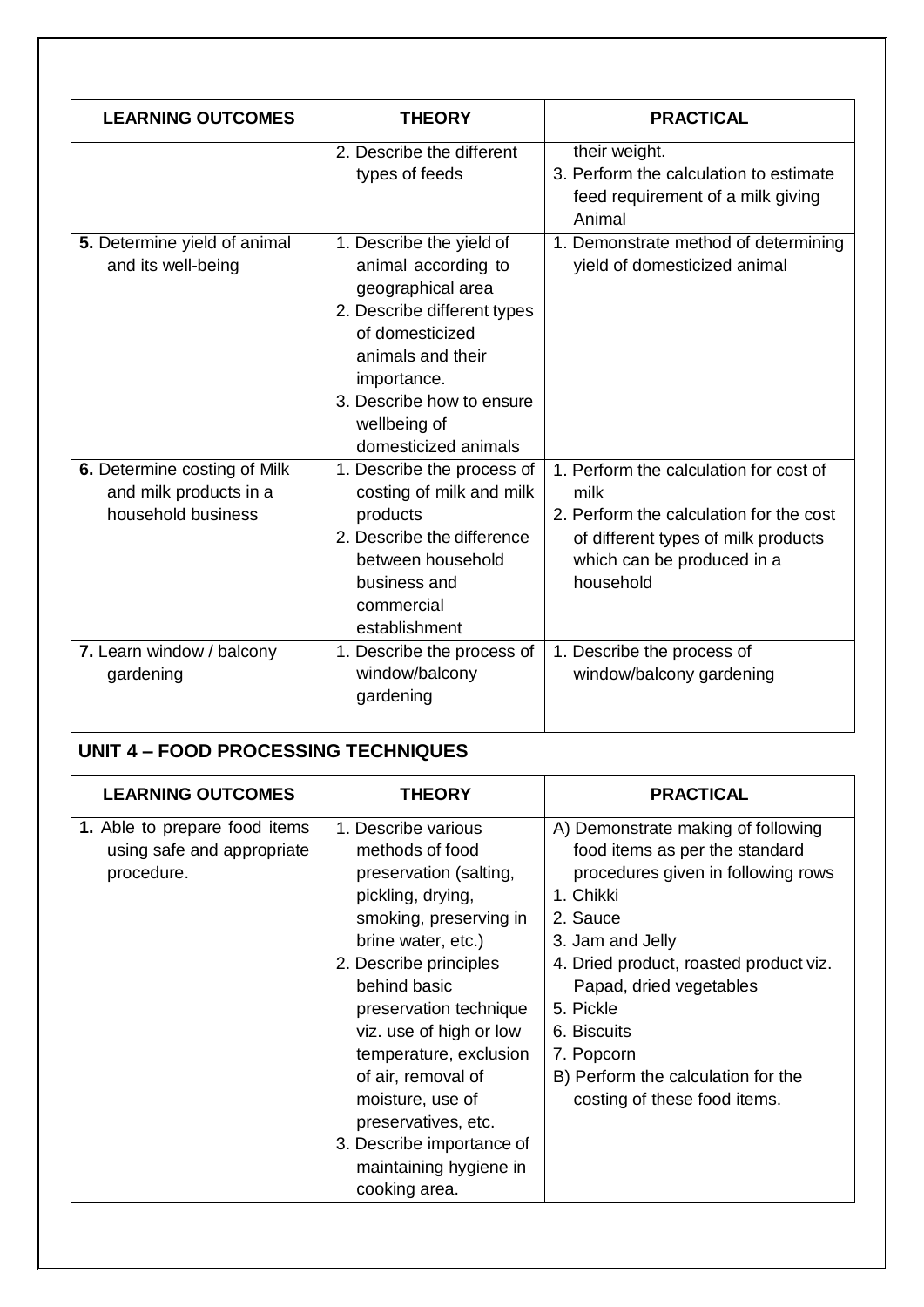| <b>LEARNING OUTCOMES</b>                                                                                         | <b>THEORY</b>                                                                                                                                                                                     | <b>PRACTICAL</b>                                                                                                                                                                                                                                                             |
|------------------------------------------------------------------------------------------------------------------|---------------------------------------------------------------------------------------------------------------------------------------------------------------------------------------------------|------------------------------------------------------------------------------------------------------------------------------------------------------------------------------------------------------------------------------------------------------------------------------|
| 2. Identify the basic<br>characteristics of raw food<br>materials and apply<br>cleaning and sanitation<br>method | 1. Describe the basic<br>characteristics of raw<br>food materials<br>2. Describe the basic<br>principles and practices<br>involved in cleaning<br>and sanitation in food<br>processing operations | 1. Perform and apply the basic<br>principles and practices of cleaning<br>and sanitation of food while<br>preparing all above food product.<br>2. Demonstrate the use of personal<br>clothing for working in food<br>processing area such a headgear,<br>apron, gloves, etc. |
| 3. Identify and handle utensils<br>and equipment used in<br>cooking and baking                                   | 1. Describe the safety<br>precautions to be taken<br>for using utensils and<br>equipment (measuring<br>cups, spoons, knife,<br>cutting board, frying<br>pan, grate, etc.)                         | 1. Demonstrate the use of<br>knife/mixer/oven/ stove / gas.<br>2. Identify various flavors and uses of<br>various spices, herbs, grains and<br>greens<br>3. Perform the cleaning of the utensils<br>and work area after cooking                                              |
| 4. Apply appropriate cooking<br>methods for preparation of<br>various culinary                                   | 1. Describe various<br>methods of wet, dry<br>and combination<br>cooking methods<br>2. Read the names of<br>vegetables, grains,<br>spices, herbs, etc. used<br>in preparation of<br>culinary      | 1. Demonstrate and adapt small<br>recipes and cooking methods to<br>prepare dishes<br>2. Perform and apply fuel conservation<br>methods<br>3. Perform the cleaning of the utensils<br>and work area after cooking                                                            |
| 5. Identify food requirements<br>of adolescent male and<br>female                                                | 1. Describe daily food<br>requirement (nutrient)<br>of adolescent male and<br>female                                                                                                              | 1. Prepare a diet chart to meet the<br>nutrient requirements of adolescent<br>male and female from locally<br>available food                                                                                                                                                 |
| 6. To demonstrate<br>understanding of<br>information on the<br>packaging label &<br>packaging of food products.  | 1. Describe food label.<br>2. Describe advantages of<br>different food<br>packaging types.<br>3. Describe shelf life and<br>factors affecting shelf<br>life of food items.                        | 1. Demonstrate on how to interpret<br>food label<br>2. Perform process to take weight and<br>packaging of food product using<br>sealing method.<br>3. Identify various different food<br>packets                                                                             |
| 7. Demonstrate the<br>knowledge of methods of<br>identifying adulteration.                                       | 1. Describe the methods<br>of assessing<br>adulteration.                                                                                                                                          | 1. Demonstrate detection of<br>adulteration in milk& its product with<br>the use of lactometer and other<br>appropriate technique<br>2. Demonstrate other method of<br>detecting adulteration in other food<br>products.                                                     |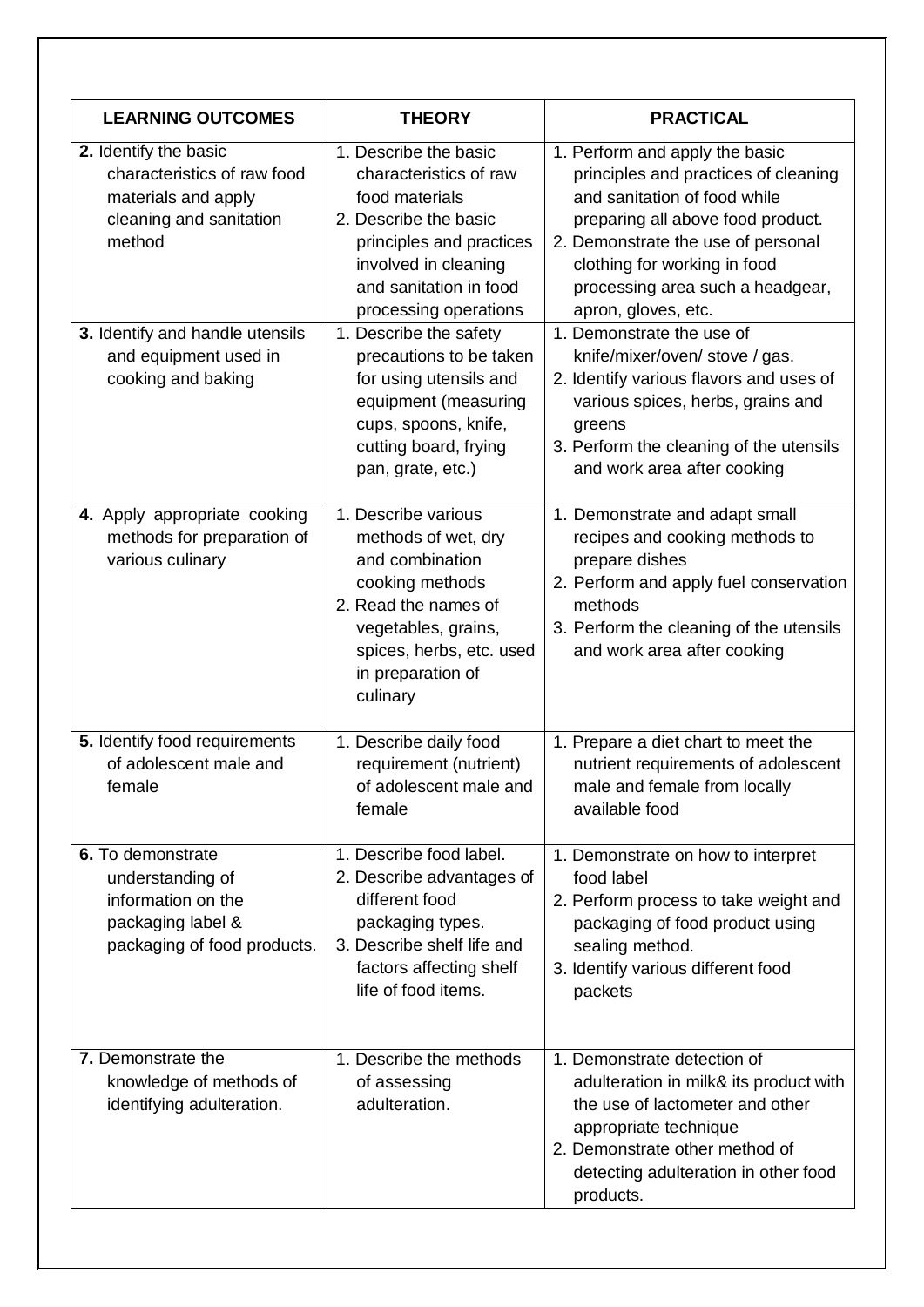## MULTI SKILL FOUNDATION COURSE (SUBJECT CODE - 416) CLASS – X (SESSION 2022-2023)

**Total Marks: 100 (Theory-50 + Practical-50)**

|                | <b>UNITS</b>                                                  | <b>NO. OF HOURS</b><br>for Theory and<br><b>Practical 200</b> |                                | <b>MAX. MARKS</b><br>for Theory and<br><b>Practical</b><br>100 |
|----------------|---------------------------------------------------------------|---------------------------------------------------------------|--------------------------------|----------------------------------------------------------------|
|                | <b>Employability Skills</b>                                   |                                                               |                                |                                                                |
|                | Unit 1: Communication Skills-II*                              |                                                               | 10                             |                                                                |
| ⋖              | Unit 2: Self-Management Skills-II                             |                                                               | 10                             | 3                                                              |
| Part           | Unit 3 : ICT Skills-II                                        |                                                               | 10                             | 3                                                              |
|                | Unit 4 : Entrepreneurial Skills-II                            |                                                               | 15                             | $\overline{4}$                                                 |
|                | Unit 5 : Green Skills-II*                                     |                                                               | 05                             | $\overline{\phantom{0}}$                                       |
|                | <b>Total</b>                                                  |                                                               | 50                             | 10                                                             |
|                | <b>Subject Specific Skills</b>                                | <b>Theory</b><br>(In Hours)                                   | <b>Practical</b><br>(In Hours) | <b>Marks</b>                                                   |
| <u>ന</u>       | Unit 1: Workshop and Engineering<br><b>Techniques</b>         | 30                                                            | 20                             |                                                                |
| Part           | Unit 2: Energy and Environment                                | 30                                                            | 10                             | 20                                                             |
|                | Unit 3: Gardening, Nursery &<br><b>Agriculture Techniques</b> | 15                                                            | 10                             |                                                                |
|                | Unit 4: Personal Health and Hygiene                           | 15                                                            | 10                             |                                                                |
|                | <b>Total</b>                                                  | 90                                                            | 50                             | 40                                                             |
|                | <b>Practical Work</b>                                         |                                                               |                                |                                                                |
|                | <b>Practical Examination</b>                                  |                                                               |                                | 15                                                             |
| ゼ              | Project                                                       |                                                               |                                | 15                                                             |
| <b>Pa</b>      | Viva Voce                                                     |                                                               |                                | 10                                                             |
|                | <b>Total</b>                                                  |                                                               |                                | 40                                                             |
| $\blacksquare$ | <b>Student Portfolio</b>                                      |                                                               |                                |                                                                |
| Part           | <b>Practical File/ Student Portfolio</b>                      |                                                               | 10                             | 10                                                             |
|                | <b>Total</b>                                                  |                                                               |                                | 10                                                             |
|                | <b>GRAND TOTAL</b>                                            |                                                               | 200                            | 100                                                            |

 **Note: \* marked units are to be assessed through Internal Assessment/ Student Activities. They are not to be assessed in Theory Exams.**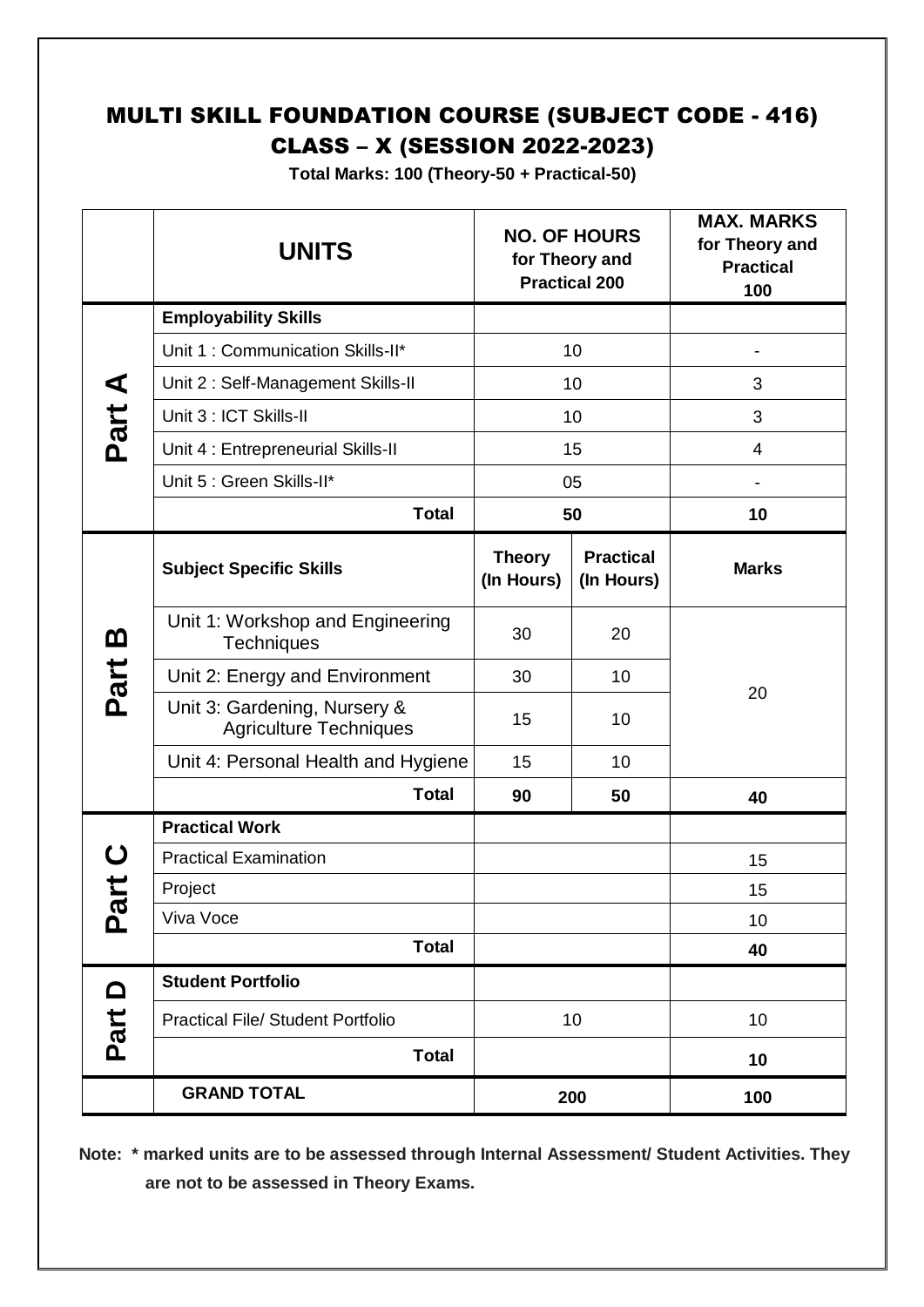## **DETAILED CURRICULUM/TOPICS FOR CLASS X:**

## **Part-A: EMPLOYABILITY SKILLS**

| <b>S. No.</b> | Units                                                            | <b>Duration in Hours</b> |
|---------------|------------------------------------------------------------------|--------------------------|
| $\mathbf 1$ . | Unit 1: Communication Skills-II*                                 | 10                       |
| 2.            | Unit 2: Self-management Skills-II                                | 10                       |
| 3.            | Unit 3: Basic Information and Communication Technology Skills-II | 10                       |
| 4.            | Unit 4: Entrepreneurial Skills-II                                | 15                       |
| 5.            | Unit 5: Green Skills-II*                                         | 05                       |
|               | TOTAL                                                            | 50                       |

 **Note: \* marked units are to be assessed through Internal Assessment/ Student Activities. They** 

 **are not to be assessed in Theory Exams.**

**Detailed Curriculum/ Topics to be covered under Part A: Employability Skills can be downloaded from CBSE website**.

#### **Part-B – SUBJECT SPECIFIC SKILLS**

- Unit 1: Workshop and Engineering Techniques
- Unit 2: Energy and Environment
- Unit 3: Gardening, Nursery & Agriculture Techniques
- Unit 4: Personal Health and Hygiene

#### **Unit 1 – Workshop & Engineering Section**

| <b>LEARNING</b><br><b>OUTCOMES</b>                                                                                                                                                                              | <b>THEORY</b>                                                                                                                                                                                                                                                       | <b>PRACTICAL</b>                                                                                                                                                                                                                                                                                                                                                                                                                                                                                                                                                                                                                                                                                                                                |
|-----------------------------------------------------------------------------------------------------------------------------------------------------------------------------------------------------------------|---------------------------------------------------------------------------------------------------------------------------------------------------------------------------------------------------------------------------------------------------------------------|-------------------------------------------------------------------------------------------------------------------------------------------------------------------------------------------------------------------------------------------------------------------------------------------------------------------------------------------------------------------------------------------------------------------------------------------------------------------------------------------------------------------------------------------------------------------------------------------------------------------------------------------------------------------------------------------------------------------------------------------------|
| 1. Make any one of<br>the following<br>objects: Shoe<br>stand, Candle<br>stand, Hanger,<br>Garbage collector,<br>Tin box, Bangle<br>stand using T-fillet<br>joint, Open corner<br>joint, Single V-butt<br>joint | <b>Session –</b><br><b>Welding Technique &amp; Welding</b><br><u>Joint Test (Simulation or </u><br>observation only)<br>1. Describe safety precautions for<br>making objects<br>2. Describe the various types of<br>material that can be used for<br>making objects | (Simulation or observation only)<br>1. Demonstrate and prepare the<br>design and drawing for the object<br>2. Demonstrate and made<br>necessary measurement and<br>marking as per the specifications<br>3. Students will observe & describe<br>the process of welding carried out<br>by the trainer for making the<br>object as per the design &<br>specification. (Students are not<br>expected to carry out the process<br>of welding but only observe by<br>following due safety precautions)<br>4. Follow safety precautions<br>5. Demonstrate the use of personal<br>protective clothing and equipment<br>6. Perform cleaning of the work<br>area before and after the task<br>7. Process to calculate the cost of<br>the article prepared |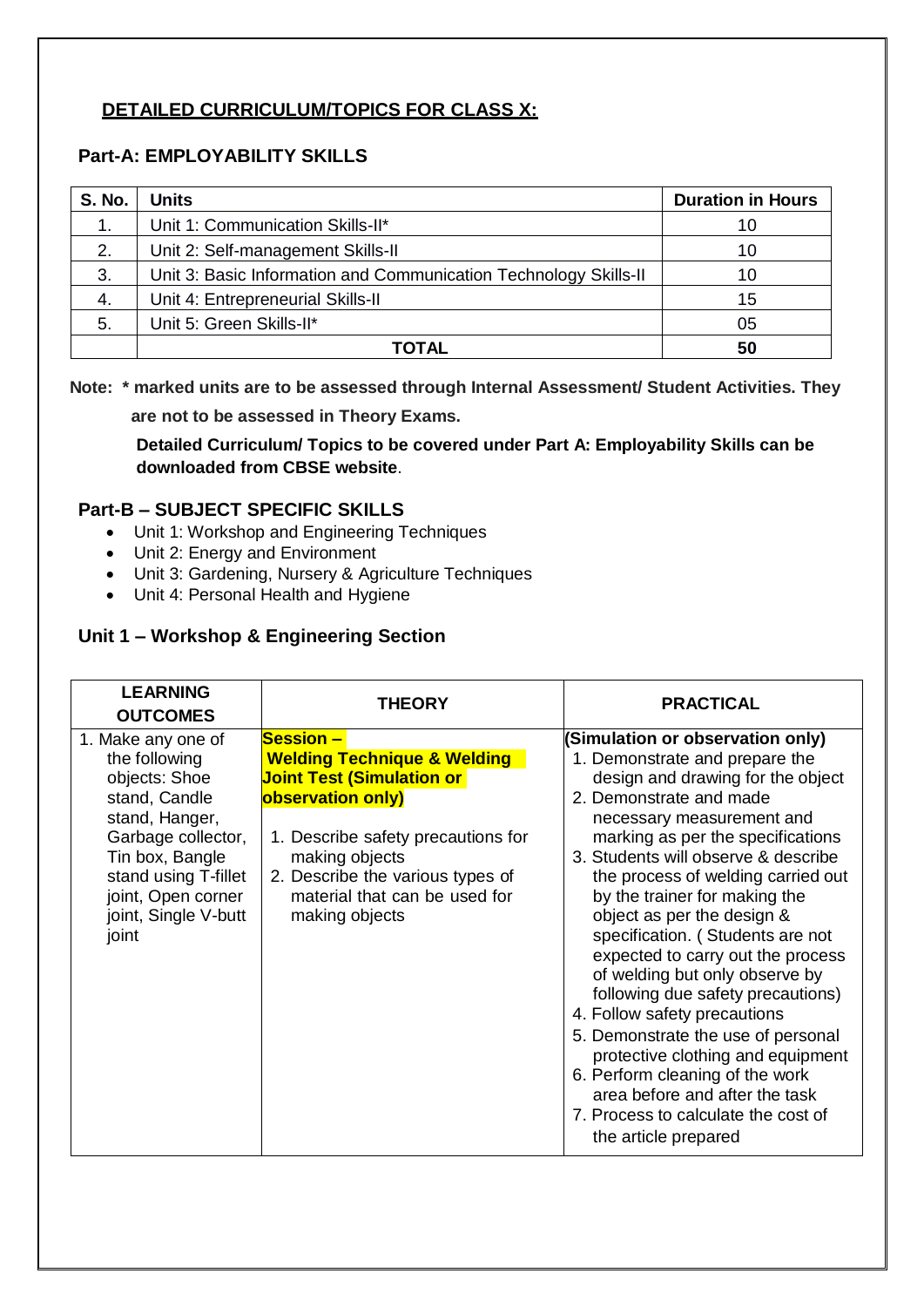| 2. Carry out GI piping<br>by carrying out<br>treading, coupling<br>two or more pipes<br>using different<br>fittings. | Session-<br><b>Types of GI pipe fitting</b><br>1. Describe use of different piping<br>fitting used in GI piping.                                                                                                                                                                                                          | 1. Perform installation die in pipe<br>wrench<br>2. Perform and adjusting pipe<br>wrench for threading<br>3. Perform and carry out threading<br>4. Perform process to connect pipes<br>using appropriate coupling.                                                                                                                                                                  |
|----------------------------------------------------------------------------------------------------------------------|---------------------------------------------------------------------------------------------------------------------------------------------------------------------------------------------------------------------------------------------------------------------------------------------------------------------------|-------------------------------------------------------------------------------------------------------------------------------------------------------------------------------------------------------------------------------------------------------------------------------------------------------------------------------------------------------------------------------------|
|                                                                                                                      | Session -                                                                                                                                                                                                                                                                                                                 | 1. Demonstrate and draw plan,                                                                                                                                                                                                                                                                                                                                                       |
| Draw plan,<br>3.<br>elevation of simple<br>objects (Cone,<br>cylinder, cube)                                         | <b>Introduction of Engineering</b><br><b>Drawing Instruments</b><br><b>Engineering Drawing</b><br>(Orthographic & Isometric<br>Projection)<br>1. Identify orthographic and isometric<br>view.<br>2. Read and understand orthographic<br>drawing and its dimension.<br>3. Able to interpret scale on the<br>drawing.       | elevation and side view of an<br>object.<br>2. Perform selection of scale<br>3. Demonstrate and draw drawing<br>using proper Line, lettering and<br>system of giving dimensions in<br>drawing.                                                                                                                                                                                      |
| 4. Prepare a Ferro<br>cement object<br>(Sheet / tank) as<br>per given<br>specifications                              | Session -<br><b>Basic Techniques In Building</b><br><b>Construction - Ferro Cement</b><br><b>Sheet</b><br>1. Describe what is Ferro cement<br>and state its applications<br>2. Describe advantages of Ferro<br>cement.<br>3. Describe the safety precautions to<br>be followed when preparing a<br>Ferro cement structure | 1. Demonstrate and perform the<br>process to Construct a Ferro<br>cement job, following relevant<br>safety precautions<br>2. Demonstrate and perform the<br>process to prepare mortar<br>3. Perform curing of job<br>4. Demonstrate and draw<br>orthographic sketch of job with<br>dimension.<br>5. Demonstrate and perform the<br>process to do calculation for<br>costing of job. |
| 5. Prepare<br>Reinforced<br><b>Cement Concrete</b><br>(RCC)column                                                    | Session -<br><b>Making Of RCC Column</b><br>1. Describe what is an RCC work<br>and its applications.<br>2. Describe function of Torsion bar.<br>3. Describe safety precautions while<br>constructing Reinforced Cement<br>Concrete (RCC) work                                                                             | 1. Identify various materials used in<br><b>Reinforced Cement Concrete</b><br>(RCC)work<br>2. Perform Reinforced Cement<br>Concrete (RCC) work to prepare<br>column as per given<br>specifications and following<br>necessary safety precautions<br>3. Make wooden mold from plywood<br>sheets<br>4. Cutting of torsion bar and bending<br>of 6mm bar                               |
| 6. Plaster & painting<br>of the brick work of<br>min 1 sq. meter.                                                    | Session -<br><b>Plastering and Painting</b><br>1. Describe safety precautions while<br>plastering with mortar<br>2. Describe the benefits of plastering                                                                                                                                                                   | 1. Demonstrate the use of personal<br>protective clothing and equipment<br>2. Plaster an area of 1 sq. meter<br>3. Painting of wall                                                                                                                                                                                                                                                 |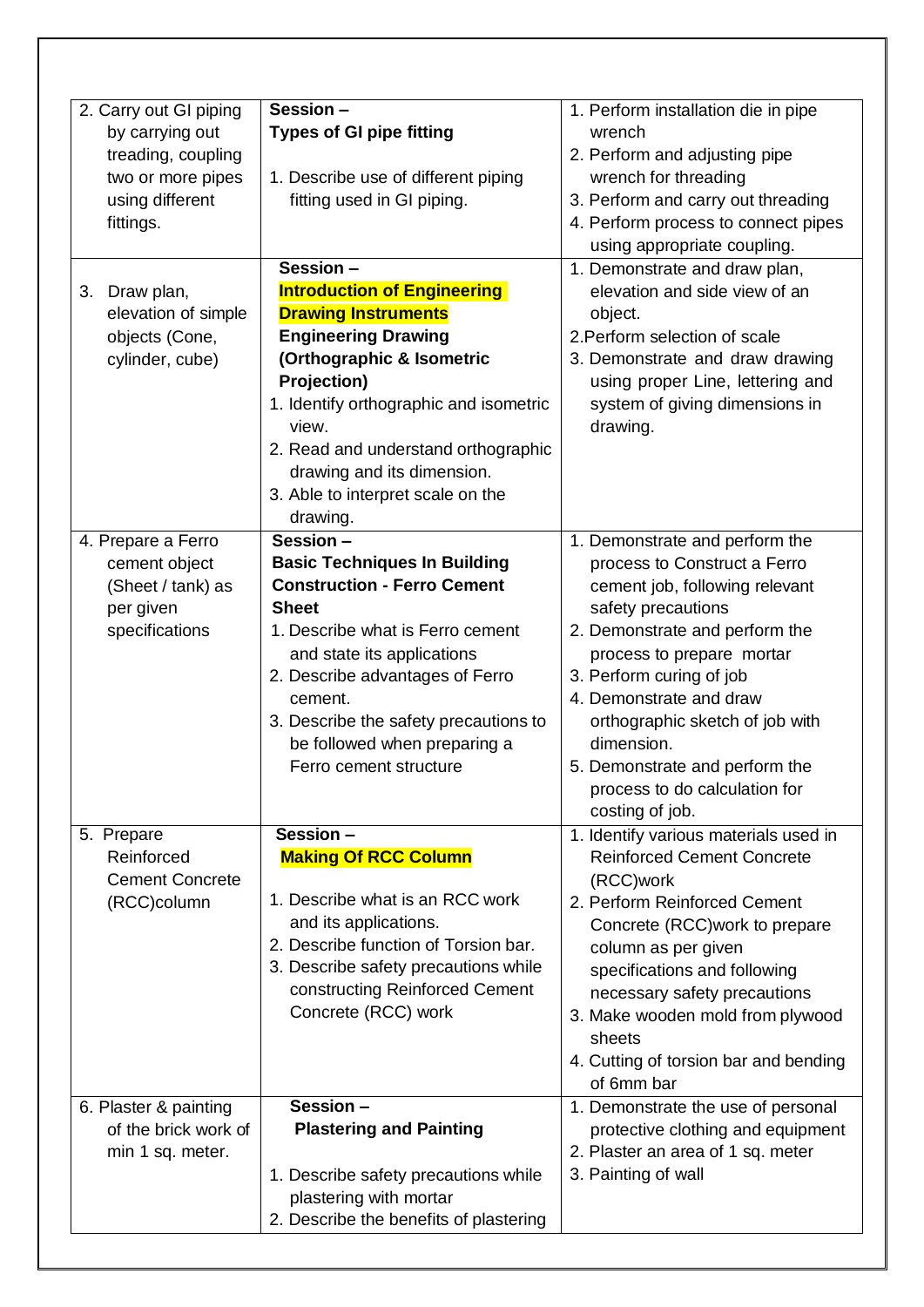|                                 | 3. Describe the benefits of painting<br>4. Function of cement, sand and<br>water                    |                                                       |
|---------------------------------|-----------------------------------------------------------------------------------------------------|-------------------------------------------------------|
| 7. Prepare bill for the<br>job. | Session -<br><b>Costing of Construction</b>                                                         | Calculate costing of job<br>2. Raise bill to customer |
|                                 | 1. Describe difference between bills,<br>estimate and quotation<br>2. Describe component of costing |                                                       |

## **UNIT 2 – ENERGY & ENVIRONMENT**

| <b>LEARNING</b><br><b>OUTCOMES</b>                                                                          | <b>THEORY</b>                                                                                                                                                                                                                                                                                                                                                                                                                         | <b>PRACTICAL</b>                                                                                                                                                                                                                                                                                                                                     |
|-------------------------------------------------------------------------------------------------------------|---------------------------------------------------------------------------------------------------------------------------------------------------------------------------------------------------------------------------------------------------------------------------------------------------------------------------------------------------------------------------------------------------------------------------------------|------------------------------------------------------------------------------------------------------------------------------------------------------------------------------------------------------------------------------------------------------------------------------------------------------------------------------------------------------|
| 1. Prepare a simple<br>electrical circuit                                                                   | Session-<br><b>Introduction To Electrical</b><br><b>Techniques And Practices</b><br>1. Explain the meaning of various<br>terms used in simple circuit<br>such as electrical potential<br>difference/ voltage, conductive<br>path, electrical resistance<br>potential difference, transistor,<br>conventional current, direct<br>current, capacitor, attractive<br>current, ohm's law, ohm's etc.<br>2. Describe the purpose of simple | 1. Perform and prepare the diagram of<br>a simple electrical circuit<br>2. Demonstrate to prepare a simple<br>electrical circuit for operating one<br>lamp by one switch and 2 lamps by<br>two switches.<br>3. Demonstrate process to connect<br>two or more lamps in a series<br>4. Demonstrate process to connect<br>two or more lamps in parallel |
| 2. Demonstrate the<br>knowledge of the<br>basic features and<br>capacity of Inverter<br>and its maintenance | Circuit<br><b>Session -</b><br><b>Introduction Of Electric</b><br><b>Pump, DOL Starter, And</b><br><b>Inverter</b><br>1. Describe the working principle<br>of Inverter and state the<br>various components of an<br>inverter<br>2. Describe various maintenance<br>needs and procedure to<br>perform the maintenance                                                                                                                  | 1. Identify various parts of an inverter<br>2. Determine invertor capacity for<br>various combinations of electrical<br>and electronic gadgets (e.g. two<br>tube light and one fan)<br>3. Perform the maintenance of an<br>Inverter                                                                                                                  |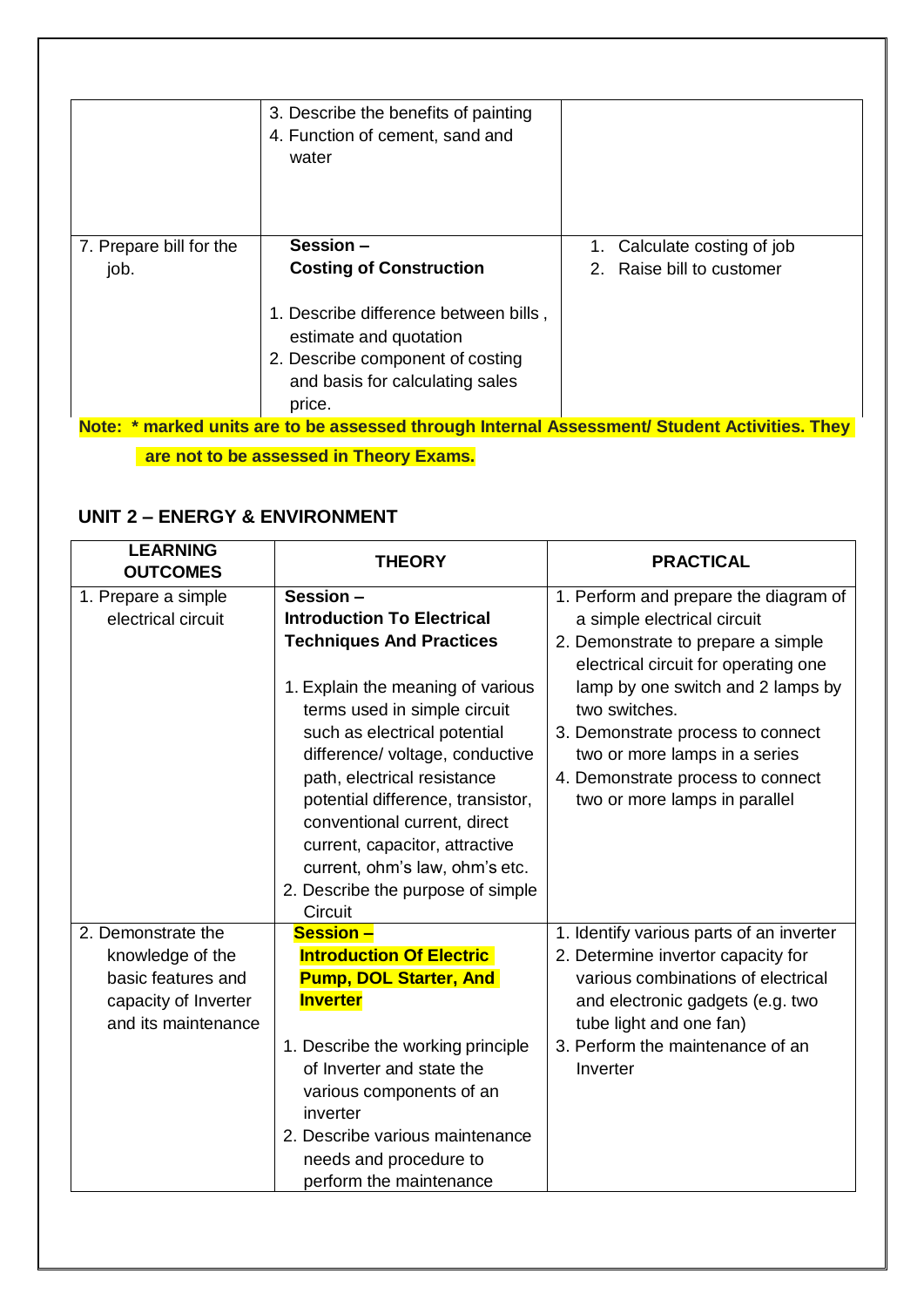| 3. Demonstrate        | Session -                               | 2. Process to open DOL Starter        |
|-----------------------|-----------------------------------------|---------------------------------------|
| installation of       | <b>Introduction Of Electric</b>         | 3. Perform process to connect DOL     |
| DOL/starter to motor  | Pump, DOL Starter, And                  | starter with the given motor          |
|                       | <b>Inverter</b>                         | 4. Perform a proper cable joint.      |
|                       |                                         |                                       |
|                       | 1. Describe purpose of                  |                                       |
|                       | DOL/Starter and how it works            |                                       |
|                       |                                         |                                       |
| 4. Demonstrate the    | Session -                               | 1. Demonstrate and carry out priming  |
| understanding of      | <b>Introduction Of Electric</b>         | of motor.                             |
| motor / pump and its  | Pump, DOL Starter, And                  | 2. Process to start the pump/motor.   |
| operation viz.        | <b>Inverter</b>                         |                                       |
| Priming, foot valve   | 1. Describe various parts of            |                                       |
| etc.                  | motor/pump.                             |                                       |
|                       | 2. Demonstrate understanding of         |                                       |
|                       | specification written on pump.          |                                       |
|                       | Viz. Head/flow/HP                       |                                       |
|                       |                                         |                                       |
|                       | 3. Describe the need of priming,        |                                       |
| 5. Demonstrate the    | foot valve, starter etc.<br>Session $-$ |                                       |
|                       |                                         | 1. Identify the various components of |
| knowledge of          | <b>Solar Energy</b>                     | solar devices and gadgets (any one    |
| functioning of solar  |                                         | of solar cooker, solar heater, solar  |
| lights and devices    | 1. Explain the working principle of     | lamp, etc.)                           |
|                       | solar panel and solar devices           | 2. Demonstrate the knowledge of       |
|                       | (any one of solar cooker, solar         | functioning and maintenance of        |
|                       | heater, solar lamp, etc.)               | solar devices and gadgets (any one    |
|                       | 2. Describe the advantages and          | of solar cooker, solar heater, solar  |
|                       | limitations of the use of solar         | lamp, etc.)                           |
|                       | energy                                  |                                       |
|                       |                                         |                                       |
| 6. Describe the       | Session-                                | 1. Draw a diagram demonstrating       |
| functioning and       | <b>Functioning And Operation</b>        | the working of petrol or diesel       |
| operation of a Petrol | Of A Petrol Or Diesel                   | engine.                               |
| or diesel Engine      | <b>Engine</b>                           | 2. Perform the process to start &     |
|                       |                                         | stop diesel/petrol engine.            |
|                       | 1. Describe the design and              |                                       |
|                       | working principle of petrol or          |                                       |
|                       | diesel engine                           |                                       |
|                       | 2. Describe the operation of            |                                       |
|                       |                                         |                                       |
|                       | petrol or diesel engine.                |                                       |
|                       | 3. Describe the functioning of          |                                       |
|                       | important parts like piston,            |                                       |
|                       | spark plug, and cylinder.               |                                       |
|                       |                                         |                                       |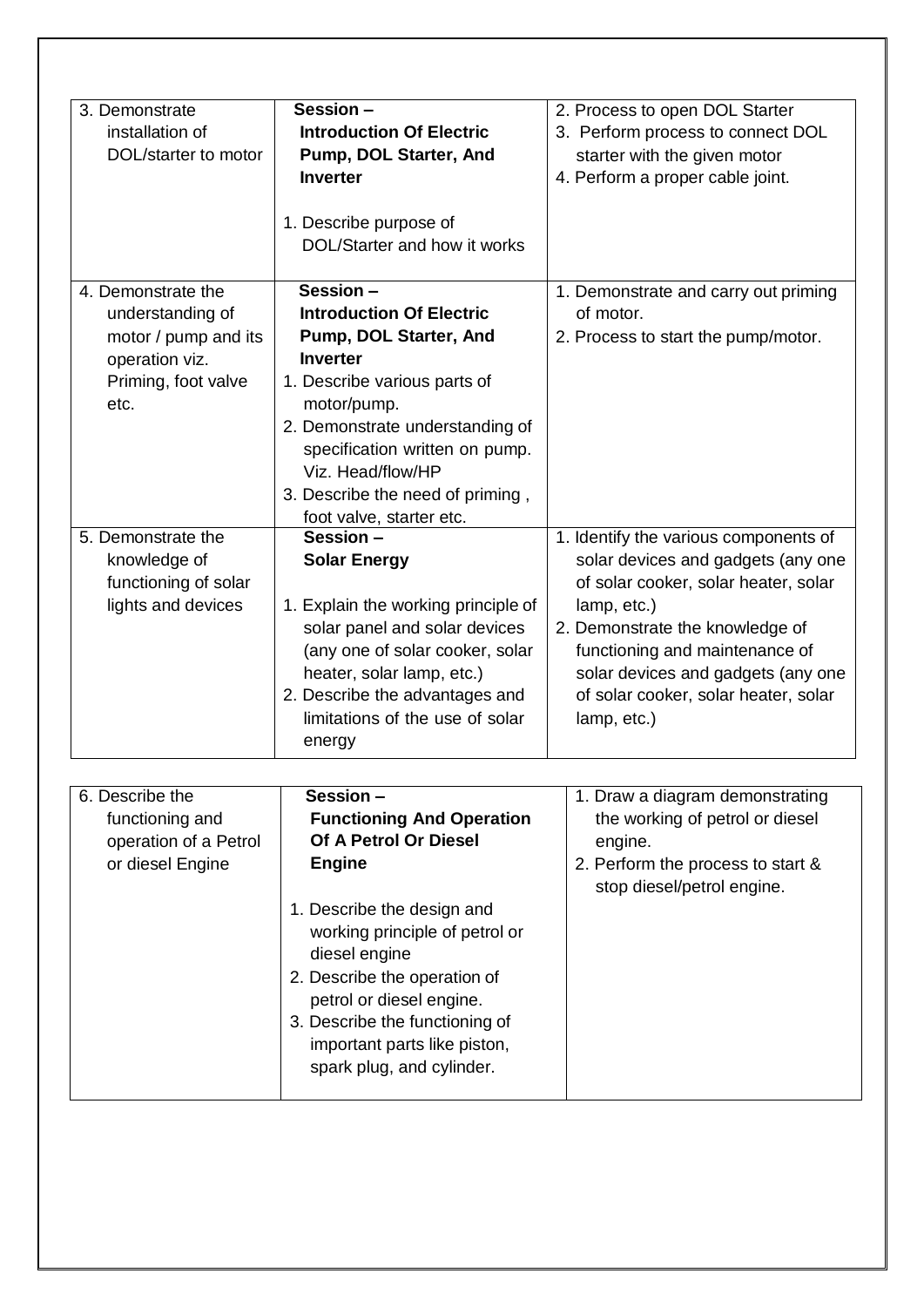| 7. Demonstrate the      | Session -                                                                                     | 1. Identify the various components    |
|-------------------------|-----------------------------------------------------------------------------------------------|---------------------------------------|
| knowledge of            | <b>Bio Gas Concept And Use</b>                                                                | of a biogas plant                     |
| biogas.                 |                                                                                               | 2. Identify different types of feeds  |
|                         | 1. Describe the various                                                                       | for biogas plant viz. cow dung,       |
|                         | components of Floating Dome                                                                   | poultry litter, starchy biomass       |
|                         | Type and Fixed Dome Type                                                                      | kitchen waste etc.                    |
|                         | <b>Biogas Plants</b>                                                                          | 3. Draw and demonstrate a             |
|                         | 2. Describe the basic principle                                                               | diagram of a biogas unit              |
|                         | involved in biogas production                                                                 |                                       |
|                         | 3. Describe the working principle                                                             |                                       |
|                         | of biogas plant                                                                               |                                       |
| 8. Demonstrate making   | Session -                                                                                     | 1. Demonstrate and perform the        |
| of charcoal using       | <b>Bio Gas Concept and Use</b>                                                                | process to make charcoal out          |
| biomass                 | 1. Describe what is a biomass                                                                 | of locally available biomass          |
|                         | and examples of bio mass                                                                      | material                              |
|                         | material                                                                                      |                                       |
|                         | 2. Describe the purpose of making                                                             |                                       |
|                         | charcoal from biomass                                                                         |                                       |
|                         | 3. Describe steps to make                                                                     |                                       |
|                         | charcoal from biomass                                                                         |                                       |
| 9. Select site for rain | Session -                                                                                     | 1. Demonstrate and perform the        |
| Water harvesting        | <b>Water Conservation Concept</b>                                                             | process to make "A" frame out of      |
|                         |                                                                                               | the local available wooden            |
|                         | Describe what is rainwater<br>1.                                                              | material                              |
|                         | harvesting and why it is                                                                      | 2. Find points on the ground which    |
|                         | necessary 2. Describe what is                                                                 | are at the same level and draw        |
|                         | a contour lines and what are                                                                  | contour.                              |
|                         | they used for                                                                                 | 3. Perform the use plaint table/dumpy |
|                         |                                                                                               | level to mark contours.               |
|                         | <b>Session -</b>                                                                              |                                       |
|                         | <b>Land Survey Method</b>                                                                     |                                       |
|                         | 3. Describe application of                                                                    |                                       |
|                         | different survey instruments.                                                                 |                                       |
| 10. To make rain gauge  | S <sub>ession</sub>                                                                           | 1. Demonstrate and perform the        |
| & measure rainfall      | <b>Rainfall Measurement</b>                                                                   | process to make a rain gauge          |
| and understand          | <b>Method</b>                                                                                 | using a plastic bottle and funnel     |
| weather parameters      |                                                                                               | 2. Perform the process to record      |
|                         | 1. Describe why do we need to                                                                 | the rainfall                          |
|                         | measure rainfall                                                                              | 3. Analyze the results                |
|                         | 2. Describe what are the different                                                            | 4. Analyze other weather              |
|                         | weather parameters                                                                            | parameters measurement from           |
|                         |                                                                                               | a secondary source (e.g.              |
|                         |                                                                                               | newspaper, TV)                        |
|                         | Note: * marked units are to be assessed through Internal Assessment/ Student Activities. They |                                       |

 **are not to be assessed in Theory Exams.**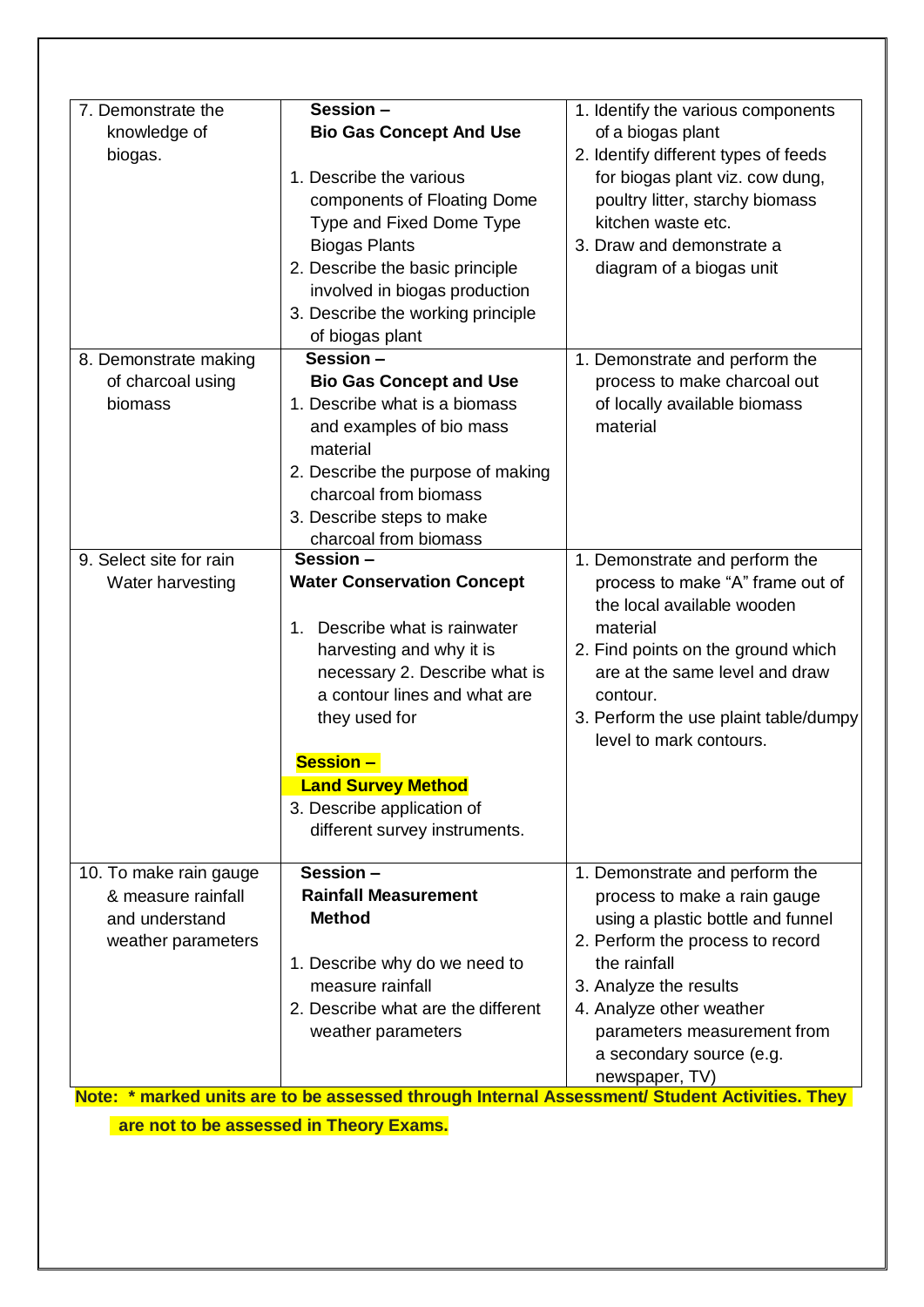## **UNIT 3 – GARDENING, NURSERY & AGRICULTURE TECHNIQUE (PART B)**

| <b>LEARNING OUTCOMES</b>                                                                                        | <b>THEORY</b>                                                                                                                                                                                                                                                                                       | <b>PRACTICAL</b>                                                                                                                                                                                                                                                                                                                                                                                                       |
|-----------------------------------------------------------------------------------------------------------------|-----------------------------------------------------------------------------------------------------------------------------------------------------------------------------------------------------------------------------------------------------------------------------------------------------|------------------------------------------------------------------------------------------------------------------------------------------------------------------------------------------------------------------------------------------------------------------------------------------------------------------------------------------------------------------------------------------------------------------------|
| 1. Apply nursery<br>techniques                                                                                  | Session-<br><b>Nursery Techniques</b><br>1. Describe the various<br>components of a plant<br>nursery<br>2. Describe the procedure of<br>potting and repotting of<br>plants<br>3. Describe the precautions to<br>be taken when sowing<br>seed/planting plant<br>materials.                           | 1. Identify various plants suitable for<br>growing in nursery<br>2. Perform the preparation of seed<br>bed/raised bed<br>3. Demonstrate and perform the<br>process to sow seeds in<br>propagation trays and seed bed<br>4. Perform the preparation of pots for<br>growing plants<br>5. Perform potting<br>6. Perform De-potting<br>7. Demonstrate and perform the<br>process to maintaining records of<br>plant growth |
| 2. Demonstrate the<br>knowledge and<br>application of different<br>irrigation and water<br>conservation methods | Session -<br><b>Irrigation &amp; Water</b><br><b>Conservation Methods</b><br>1. Describe the advantages<br>and limitations of various<br>irrigation methods (surface,<br>sprinkler, drip, basin, furrow,<br>etc.) and water conservation<br>methods (bund, rainwater<br>harvesting, trenching etc.) | 2. Identify various irrigation methods<br>3. Demonstrate and perform the<br>process to installation and<br>maintenance of drip/sprinkler<br>irrigation system<br>2. Demonstrate and perform the<br>process to various water<br>conservation methods (bund,<br>rainwater harvesting, trenching<br>$etc.$ )                                                                                                              |
| 3. Demonstrate the<br>knowledge of<br>interpreting results of<br>soil testing                                   | Session-<br><b>Interpreting Result Of Soil</b><br><b>Testing</b><br>1. Describe the importance and<br>purpose of soil testing<br>2. Describe how to collect soil<br>sample<br>3. List the methods used for<br>testing nitrogen, phosphorus<br>and potash in soil                                    | 1. Demonstrate the use of soil auger<br>2. Demonstrate the procedure for<br>collecting soil sample for testing<br>3. Interpret the results of soil test for<br>fertilizer application                                                                                                                                                                                                                                  |
| 4. Assist in artificial<br>insemination                                                                         | Session -<br><b>Artificial Insemination</b><br>1. Explain artificial<br>insemination and its benefits<br>2. Describe the AI process                                                                                                                                                                 | 1. Identify breeds used for artificial<br>insemination                                                                                                                                                                                                                                                                                                                                                                 |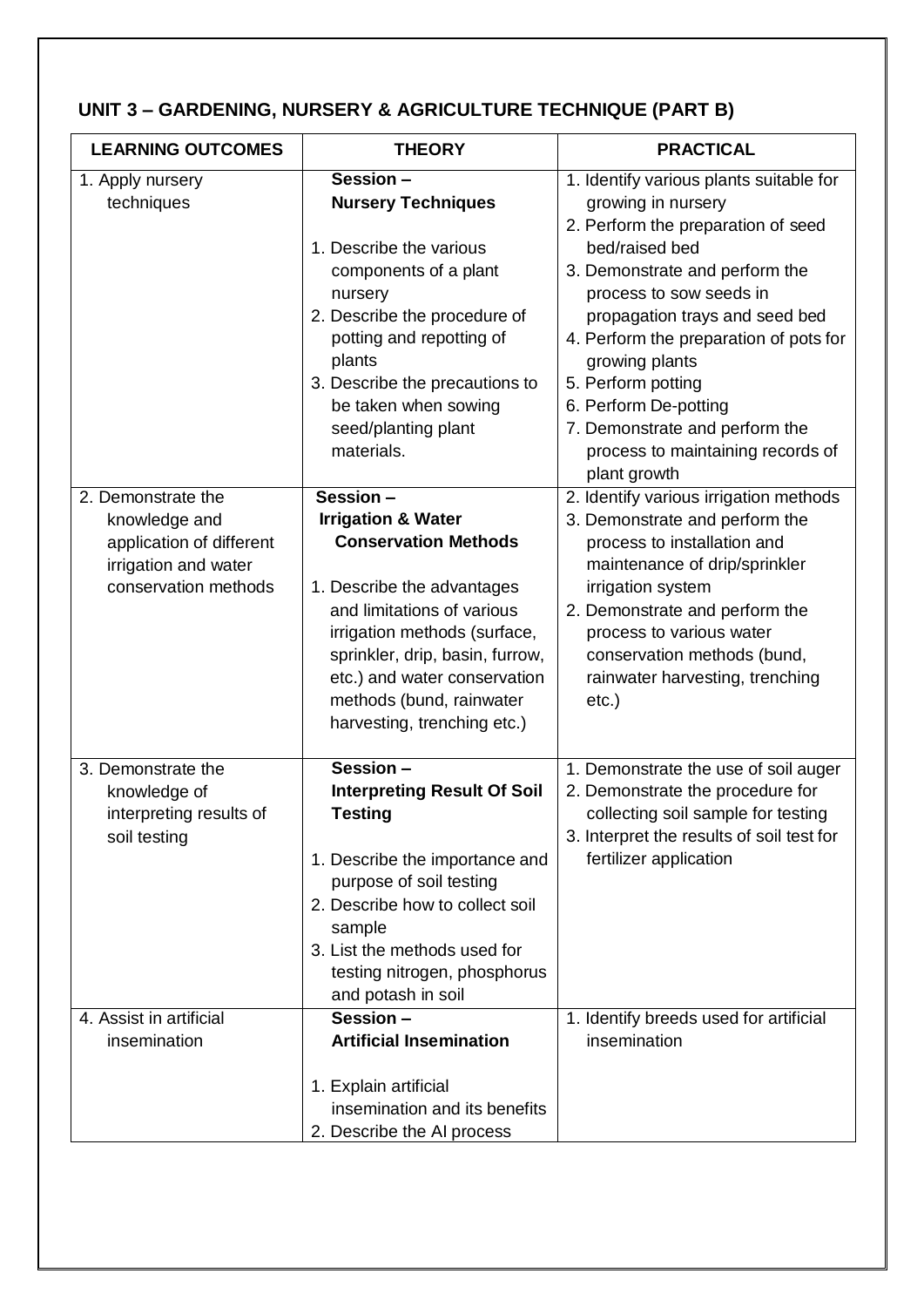| 5. Prepare fodder for | Session -                    | 1. Perform a process to select best |
|-----------------------|------------------------------|-------------------------------------|
| animals               | <b>Prepare Fodder For</b>    | fodder for animal in the            |
|                       | <b>Animals</b>               | surrounding.                        |
|                       |                              | 2. Carry out the procedure for      |
|                       | 1. Describe different fodder | preparing fodder.                   |
|                       | making techniques.           | 3. Perform a process to maintain    |
|                       | 2. Advantages of giving      | record and costing of fodder        |
|                       | particular type of fodder to | preparation and its effect.         |
|                       | cattle.                      |                                     |

## **UNIT 4 – PERSONAL HEALTH & HYGIENE**

| <b>LEARNING</b><br><b>OUTCOMES</b>                                                          | <b>THEORY</b>                                                                                                                                                                                                                                                                                                                                                                                                                                                                                                                                                                                                                                                                                                                                                                                                                                                           | <b>PRACTICAL</b>                                                                                                                                                                                                                                                                                                                                                                                                                                                   |
|---------------------------------------------------------------------------------------------|-------------------------------------------------------------------------------------------------------------------------------------------------------------------------------------------------------------------------------------------------------------------------------------------------------------------------------------------------------------------------------------------------------------------------------------------------------------------------------------------------------------------------------------------------------------------------------------------------------------------------------------------------------------------------------------------------------------------------------------------------------------------------------------------------------------------------------------------------------------------------|--------------------------------------------------------------------------------------------------------------------------------------------------------------------------------------------------------------------------------------------------------------------------------------------------------------------------------------------------------------------------------------------------------------------------------------------------------------------|
| 1. Identify the<br>symptoms of<br>nutrient deficiencies                                     | Session -<br><b>Balanced Diet</b><br>1. Describe the importance of<br>balanced diet in health and<br>wellness<br>2. Describe the advantages of<br>being healthy (mental, physical<br>and social wellness)                                                                                                                                                                                                                                                                                                                                                                                                                                                                                                                                                                                                                                                               | 1. Identification of the symptoms of<br>nutrient deficiencies<br>2. Identification on how families can<br>influence personal health                                                                                                                                                                                                                                                                                                                                |
| 2. Identify the<br>personal health<br>behaviors and<br>factors affecting<br>personal health | Session -<br><b>Personal Health &amp; Hygiene</b><br><b>And Community Health &amp;</b><br><b>Mental Health</b><br>1. Describe the importance of a<br>healthy and safe environment.<br>Session-<br>2. List personal health behaviors<br>(e.g. hand washing, teeth<br>brushing, use of tissues,<br>explaining feelings, making<br>healthy food choices, daily<br>physical activity)<br>3. Describe how families and peers<br>can influence the health of<br>adolescents<br>Session -<br><b>Communicable &amp; Non-</b><br><b>Communicable Diseases,</b><br><b>Vaccination, Dehydration And</b><br><b>Emergency First Aid</b><br>4. Define the terms communicable<br>(infectious) and non-<br>communicable (noninfectious)<br>diseases and identify ways that<br>help to prevent diseases<br>5. Describe Importance of<br>vaccination & essential vaccines<br>for a child. | 1. Demonstrate and perform the<br>process to Identify the personal<br>health behaviors and factors<br>affecting personal health<br>2. Demonstrate and perform the<br>process to hand washing as per<br>the standard procedure<br>3. Identify and practice ways to<br>prevent disease and other health<br>problems<br>4. Demonstrate and perform the<br>process to maintain a wellness log<br>including exercise and food intake<br>for a particular period of time |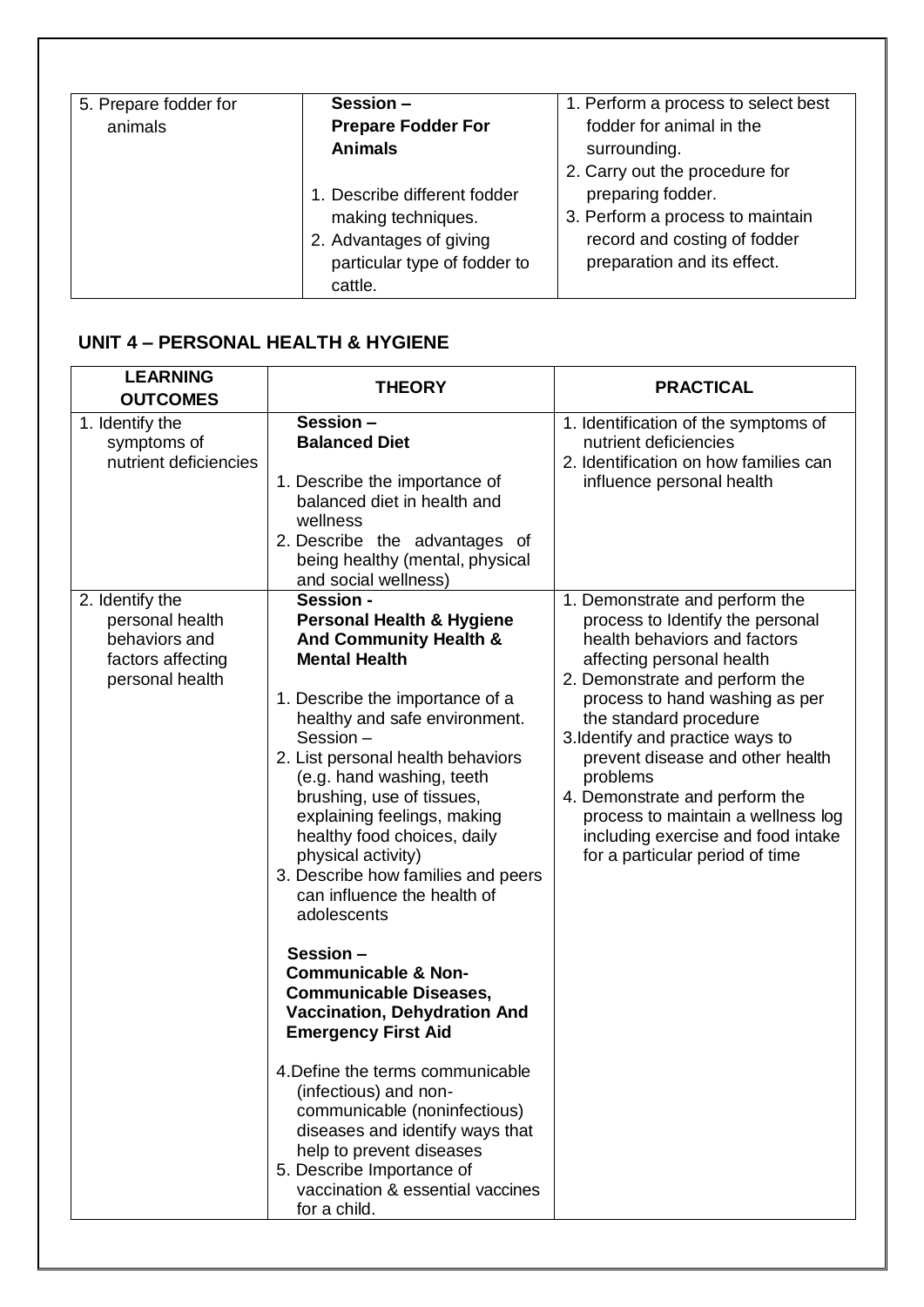| 3. Demonstrate the<br>knowledge of<br>identifying causes<br>and treating<br>dehydration                                                                  | Session-<br><b>Dehydration</b><br>1. Describe dehydration and its<br>effect<br>2. Recognize physiological<br>indicators (e.g., heart rate, body<br>temperature, perspiration, thirst)<br>of health and physical activity                                                                                                                                                                                                                   | 1. Demonstrate and perform the<br>process to identify symptoms of<br>dehydration and take remedial<br>measures.<br>2. Demonstrate and perform the<br>process to prepare Oral<br>Rehydration Salt (ORS) solution.                                                                                                                                                                                                                         |
|----------------------------------------------------------------------------------------------------------------------------------------------------------|--------------------------------------------------------------------------------------------------------------------------------------------------------------------------------------------------------------------------------------------------------------------------------------------------------------------------------------------------------------------------------------------------------------------------------------------|------------------------------------------------------------------------------------------------------------------------------------------------------------------------------------------------------------------------------------------------------------------------------------------------------------------------------------------------------------------------------------------------------------------------------------------|
| 4. Demonstrate<br>knowledge and<br>measurement of<br>blood pressure,<br>hemoglobin count<br>and identify blood<br>group using self-<br>administered kits | Session-<br><b>Blood &amp; Blood Group-Basic</b><br><b>Information And Blood</b><br><b>Pressure And Measuring</b><br><b>Hemoglobin (Simulation or</b><br>observation only)<br>1. Describe the importance of blood<br>pressure<br>2. Describe the precautions to be<br>taken while measuring blood<br>pressure, hemoglobin count or<br>identifying blood group                                                                              | 1. Determine blood pressure using<br>blood pressure machine, measure<br>hemoglobin count and identify<br>blood group<br>2. Analyze the results<br>(Simulation or observation only)<br>Students will observe & describe the<br>process of blood group testing<br>carried out by the trainer. (Students<br>are not expected to carry out the<br>process of blood group testing but<br>only observe by following due safety<br>precautions) |
| 5. Test quality of<br>water using H2O<br>strip test                                                                                                      | <b>Session -</b><br><b>Pollution-Sources, Effects And</b><br><b>Solutions And Water Quality</b><br><b>Testing</b><br>1. Describe harmful ingredients in a<br>contaminated water<br>2. Describe how to analyze results<br>of water quality test                                                                                                                                                                                             | 1. Perform water quality test using<br>H2O strip testing kit<br>3. Analyze the results                                                                                                                                                                                                                                                                                                                                                   |
| 6. Identify various<br>community<br>services and<br>programs                                                                                             | $Session -$<br><b>Community Health &amp;</b><br><b>Environment Care</b><br>1. Describe the needs of<br>disadvantaged people, people<br>with special needs, travelers,<br>people affected with natural and<br>manmade disasters, aged<br>people, etc.<br>2. Describe need of preventive<br>health care for maintaining<br>personal health by calculating<br>health expenses of family.<br>3. Describe emergency first aid<br>help to needy. | 1. Calculate medical / health<br>expenses of a family in previous<br>year.<br>4. Learn to use first aid kits in<br>emergency.                                                                                                                                                                                                                                                                                                            |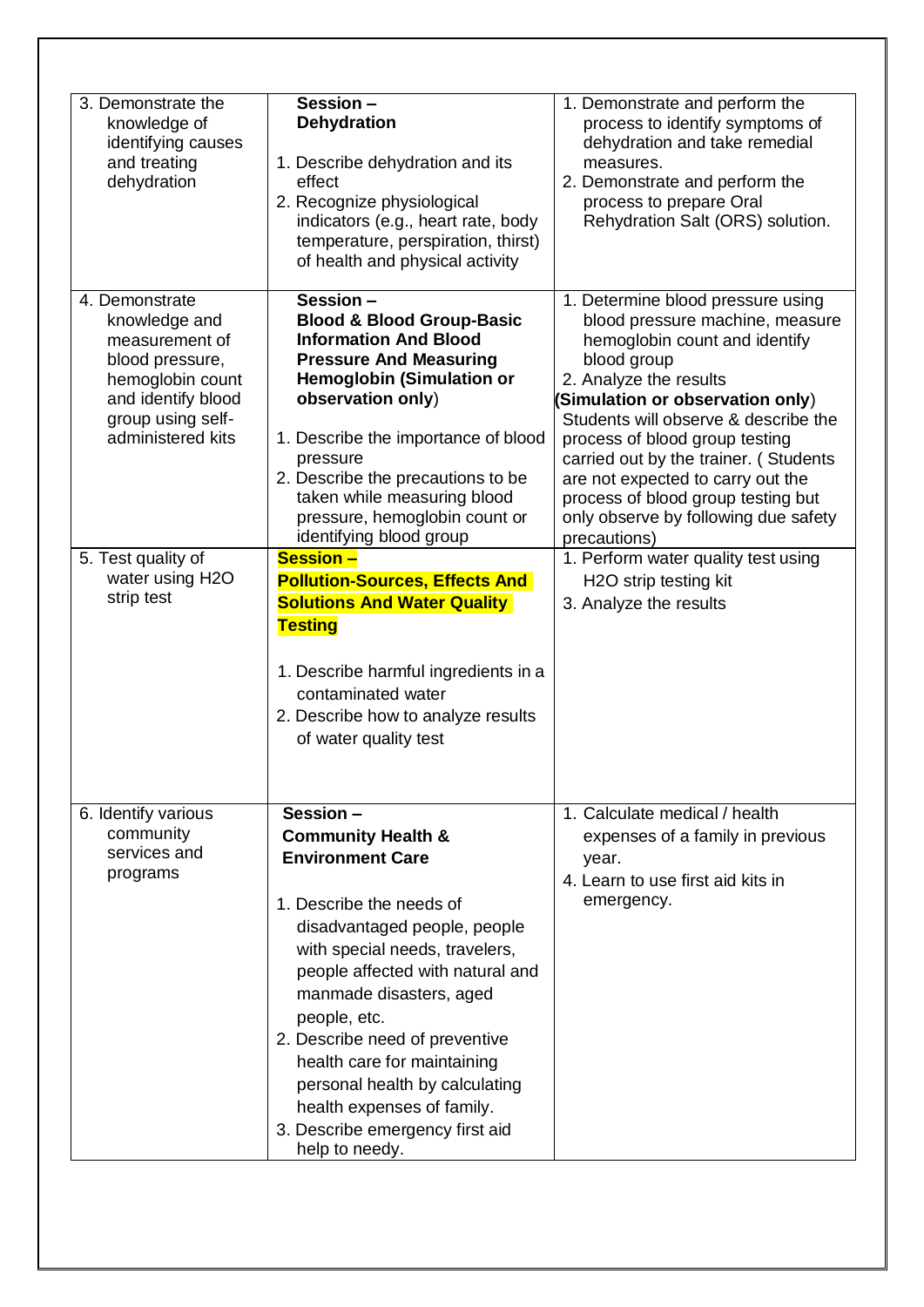| 7. Identify measures<br>for pollution control<br>and take<br>appropriate action   | Session -<br><b>Pollution-Sources, Effects</b><br><b>And Solutions And Water</b><br><b>Quality Testing</b><br>1. Explain different sources of<br>pollution<br>2. Describe the effects of pollution<br>on environment and on living<br>beings<br>3. Describe different measures for<br>prevention and control of<br>Pollution                                                                                | 1. Identify the sources of pollution<br>2. Identify the effects of pollution<br>on environment and on living<br>beings<br>3. Demonstrate the measures<br>to control pollution |  |
|-----------------------------------------------------------------------------------|-------------------------------------------------------------------------------------------------------------------------------------------------------------------------------------------------------------------------------------------------------------------------------------------------------------------------------------------------------------------------------------------------------------|-------------------------------------------------------------------------------------------------------------------------------------------------------------------------------|--|
| 8. Identify food related<br>issues and<br>problems and take<br>appropriate action | Session-<br><b>Handling Of Food Products</b><br><b>Perishable &amp; Non-Perishable</b><br>Food, Packed & Loose Food<br><b>And Fresh &amp; Stale Food</b><br><b>Product</b><br>1. Differentiate between fresh and<br>stale food<br>2. Describe the advantages and<br>disadvantages of loose and<br>packed food<br>3. Describe how to handle and<br>serve food for maintaining<br>personal hygiene and health | 1. Identify the hygienic<br>practices/methods adopted<br>for handling of food<br>2. Demonstrate the knowledge<br>of safe transportation of food                               |  |

**Note: \* marked units are to be assessed through Internal Assessment/ Student Activities. They are not to be assessed in Theory Exams.**

## **TEACHING/TRAINING ACTIVITIES:**

The teaching and training activities have to be conducted in classroom, laboratory/ workshops and field visits. Students should be taken to field visits for interaction with experts and to expose them to the various tools, equipment, materials, procedures and operations in the workplace. Special emphasis should be laid on the occupational safety, health and hygiene during the training and field visits.

**CLASSROOM ACTIVITIES -** Classroom activities are an integral part of this course and interactive lecture sessions, followed by discussions should be conducted by trained vocational teachers. Vocational teachers should make effective use of a variety of instructional aids, such as audio-video

materials, colour slides, charts, diagrams, models, exhibits, hand-outs, online teaching materials, etc. to transmit knowledge and impart training to the students.

**PRACTICAL WORK IN LABORATORY/WORKSHOP -** Practical work may include but not limited to hands-on-training, simulated training, role play, case based studies, exercises, etc. Equipment and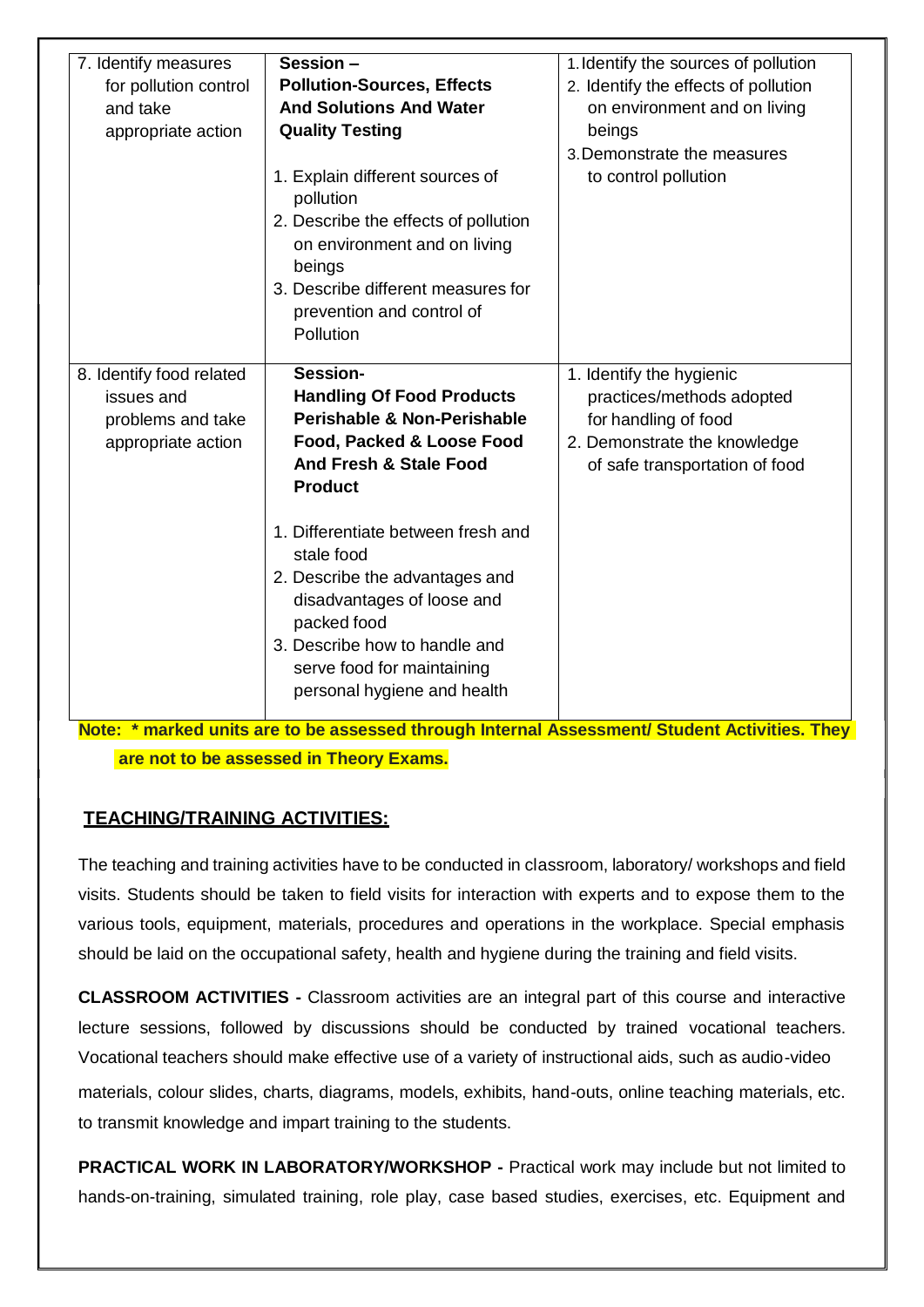supplies should be provided to enhance hands-on learning experience of students. Only trained personnel should teach specialized techniques. A training plan that reflects tools, equipment, materials, skills and activities to be performed by the students should be submitted by the vocational teacher to the Head of the Institution.

**FIELD VISITS/ EDUCATIONAL TOUR -** In field visits, children will go outside the classroom to obtain specific information from experts or to make observations of the activities. A checklist of observations to be made by the students during the field visits should be developed by the Vocational Teachers for systematic collection of information by the students on the various aspects. Principals and Teachers should identify the different opportunities for field visits within a short distance from the school and make necessary arrangements for the visits. At least three field visits should be conducted in a year.

**SKILL ASSESSMENT (PRACTICAL) -** Assessment of skills by the students should be done by the assessors/examiners on practical demonstration of skills by the candidate. The assessors assessing the skills of the students should possess a current experience in the industry and should have undergone an effective training in assessment principles and practices.

Practical examination allows candidates to demonstrate that they have the knowledge and understanding of performing a task. This will include hands-on practical exam, viva voce and student portfolio (File/journal).

**Project Work** (individual or group project) is a great way to assess the practical skills on a certain time period or timeline. Project work should be given on the basis of the capability of the individual to perform the tasks or activities involved in the project. Projects should be discussed in the class and the teacher should periodically monitor the progress of the project and provide feedback for improvement and innovation. Field visits should be organised as part of the project work. Field visits can be followed by a small-group work/project work. When the class returns from the field visit, each group might be asked to use the information that they have gathered to prepare presentations or reports of their observations. Project work should be assessed on the basis of practical file or student portfolio.

**Student Portfolio** is a compilation of documents that supports the candidate's claim of competence. Documents may include reports, articles, and photos of products prepared by students in relation to the unit of competency.

**Viva voce** allows candidates to demonstrate communication skills and content knowledge. Audio or video recording can be done at the time of viva voce. The number of external examiners would be decided as per the existing norms of the Board and these norms should be suitably adopted/adapted as per the specific requirements of the vocational subject. Viva voce should also be conducted to obtain feedback on the student's experiences and learning during the project work/field visits.